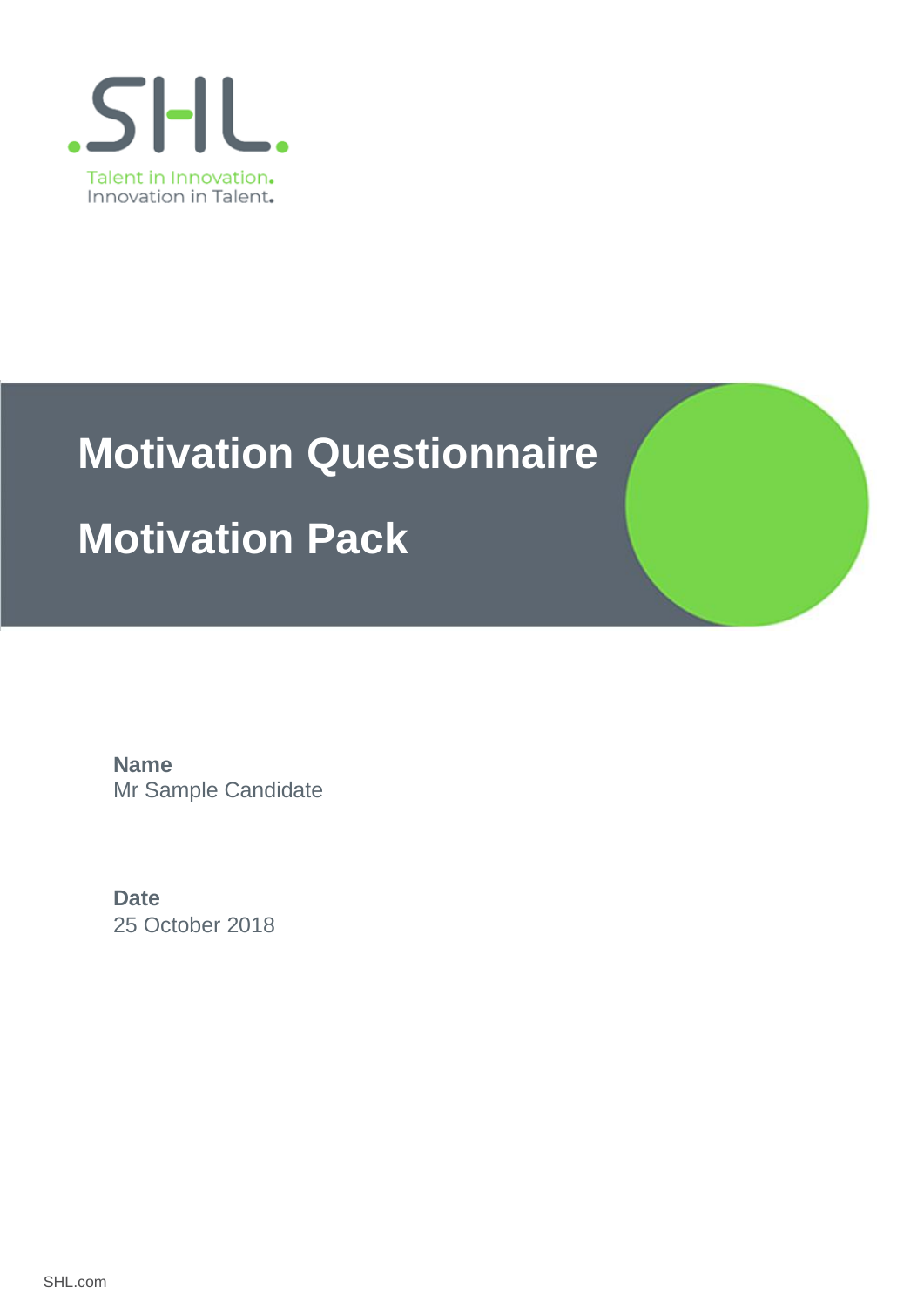

# **Motivation Questionnaire**

## **Profile Chart**

Mr Sample Candidate **Name**

25 October 2018 **Date**

SHL.com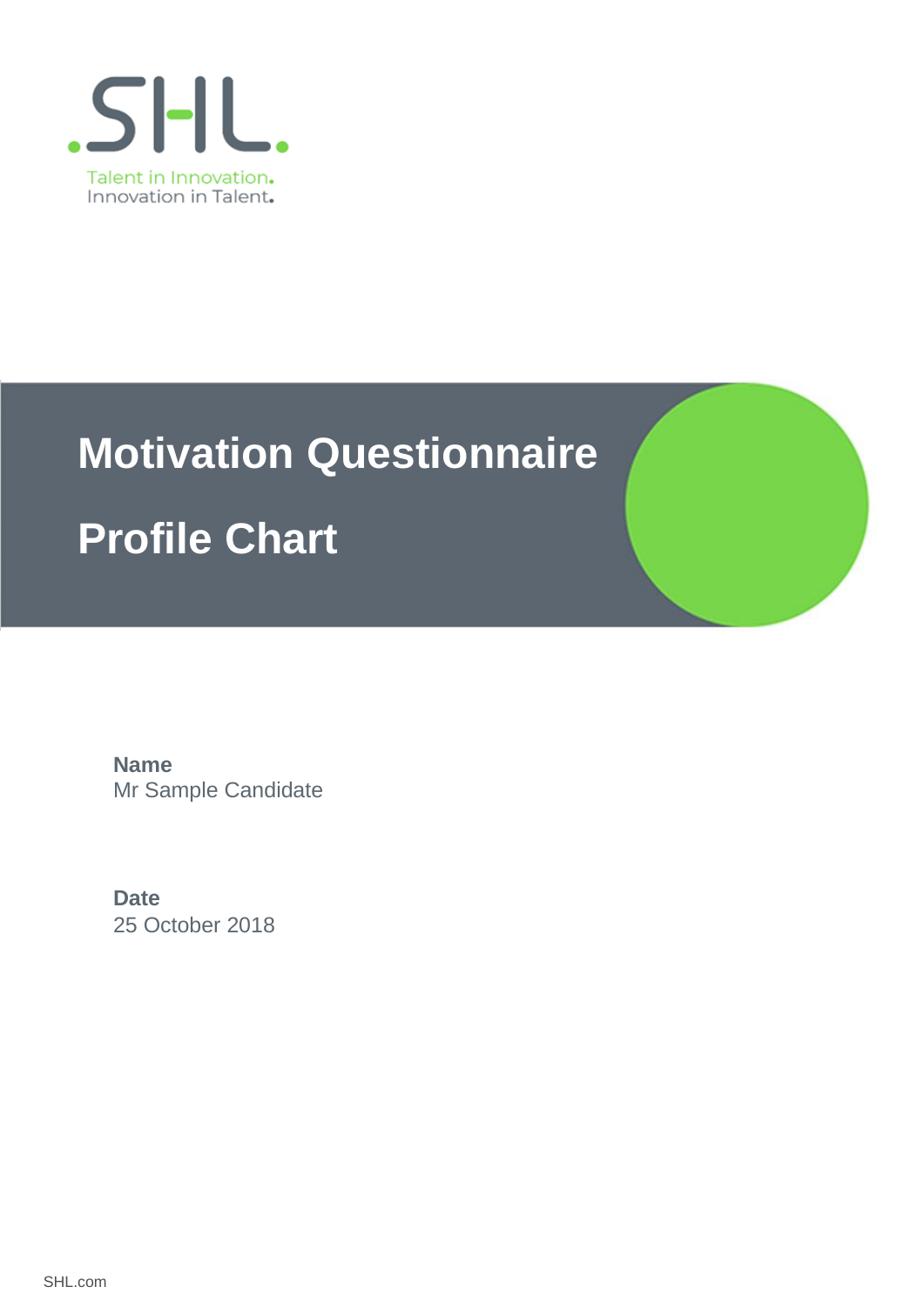## **Sample Candidate's motivational drivers compared to the selected norm group (in stens):**

| <b>SS</b>      | <b>ENERGY AND DYNAMISM</b>                                                                                    | 10<br>2<br>5<br>6                                                                                                                                              |                                                                                                                    |                 |
|----------------|---------------------------------------------------------------------------------------------------------------|----------------------------------------------------------------------------------------------------------------------------------------------------------------|--------------------------------------------------------------------------------------------------------------------|-----------------|
| 6              | Takes time over tasks, works best without<br>pressure. Demotivated by being rushed.                           | <b>Level of Activity (E1)</b>                                                                                                                                  | Invests energy readily. Thrives on time<br>pressure. Always on the go. Pushes to get<br>things done.               | <b>RS</b><br>16 |
| 8              | Seeks moderate rather than extreme<br>challenges. Targets not a major issue.                                  | <b>Achievement (E2)</b>                                                                                                                                        | Needs to achieve targets. Strives to<br>overcome difficult challenges.                                             | 24              |
| $\mathbf{1}$   | Finds competitive environments<br>uncongenial, even demotivating.<br>Outperforming others is not a motivator. | <b>Competition (E3)</b>                                                                                                                                        | Tries to do better than others. Comparison<br>often spurs performance.                                             | 35              |
| 5              | Switches off' rather than increasing effort<br>when faced with failure or criticism.                          | Fear of Failure (E4)                                                                                                                                           | Needs to succeed to maintain self-esteem.<br>Prospect of failure spurs activity.                                   | 10              |
| $\overline{7}$ | Does not seek out positions of power,<br>influence or authority.                                              | Power (E5)                                                                                                                                                     | Needs scope to influence and exercise<br>authority. Demotivated when not given<br>responsibility.                  | 18              |
| $\mathbf{1}$   | Demotivated by intrusion of work<br>requirements into personal life.                                          | <b>Immersion (E6)</b>                                                                                                                                          | Thrives on feeling involved. Invests energy<br>in job. Prepared to work extended hours.                            | 29              |
| 4              | Demotivated by over emphasis on profits<br>and finance.                                                       | <b>Commercial Outlook (E7)</b>                                                                                                                                 | Likes creating wealth and profits.<br>Demotivated when work not linked with cash<br>value.                         | 8               |
|                | <b>SYNERGY</b>                                                                                                | ${\bf 5}$<br>$6 \mid 7$<br>$10-1$<br>2 <sup>1</sup><br>$\bf{8}$<br>$\overline{9}$<br>$\mathbf{1}$<br>3<br>$\overline{4}$                                       |                                                                                                                    |                 |
| 3              | Limited need for interaction with others.                                                                     | <b>Affiliation (S1)</b>                                                                                                                                        | Thrives on meeting people, harmonious<br>team work and helping others.                                             | 25              |
| 10             | Has less need for recognition than most.<br>Praise and congratulations not prime<br>motivators.               | <b>Recognition (S2)</b>                                                                                                                                        | Likes good work to be noticed and<br>achievements recognised. Becomes<br>demotivated without support.              | 25              |
| 3              | Unconcerned about moral and ethical issues<br>or quality of work.                                             | <b>Personal Principles (S3)</b>                                                                                                                                | Needs to feel that the organisation's work is<br>sound. Demotivated when asked to<br>compromise ethical standards. | 39              |
| 6              | Not overly concerned by an element of risk.<br>Does not mind inconvenience.                                   | <b>Ease and Security (S4)</b>                                                                                                                                  | Needs to feel secure about job and position.<br>Does not easily tolerate unpleasant<br>conditions.                 | 26              |
| 10             | Not spurred by opportunities for new<br>learning and self development.                                        | <b>Personal Growth (S5)</b>                                                                                                                                    | Motivated by work which provides<br>opportunities for development, and<br>acquisition of new skills.               | 32              |
|                | <b>INTRINSIC</b>                                                                                              | $\overline{\mathbf{5}}$<br>$\overline{2}$<br>$6-1$<br>$\mathbf{1}$<br>$\overline{\mathbf{3}}$<br>$\overline{z}$<br>8<br>9<br>10 <sub>1</sub><br>$\overline{4}$ |                                                                                                                    |                 |
| 8              | Not greatly affected by degree of interest or<br>variety in work.                                             | Interest (I1)                                                                                                                                                  | Values stimulating, varied or creative work.<br>Demotivated by too many run of the mill<br>tasks.                  | 40              |
| 4              | Motivated by existence of clear work<br>systems and structures. Intolerant of<br>ambiguity.                   | <b>Flexibility (I2)</b>                                                                                                                                        | Favours a fluid environment without imposed<br>structure. High tolerance of ambiguity.                             | 34              |
| $\overline{7}$ | Amenable to guidance and supervision from<br>above.                                                           | Autonomy (I3)                                                                                                                                                  | Needs to work independently, organise own<br>approach. Demotivated by close<br>supervision.                        | 20              |
|                | <b>EXTRINSIC</b>                                                                                              | $\overline{2}$<br>5<br>9<br>10 <sub>1</sub><br>$\mathbf{1}$<br>3<br>6<br>$\overline{z}$<br>$\overline{4}$<br>8                                                 |                                                                                                                    |                 |
| $\mathbf{1}$   | Less concerned with having financial<br>benefits link to the job.                                             | <b>Material Reward (X1)</b>                                                                                                                                    | Links salary, perks and bonuses to success.<br>Demotivated when remuneration is<br>perceived as unfair or poor.    | 32              |
| 10             | Less driven to seek advancement.<br>Promotion prospects not important.                                        | <b>Progression (X2)</b>                                                                                                                                        | Career progress and just advancement are<br>motivating. Slow promotion is demotivating.                            | 19              |
| 1              | Relatively unconcerned with issues of rank<br>and position. Status symbols unimportant.                       | Status (X3)                                                                                                                                                    | Concerned with position and status.<br>Demotivated by lack of respect from others.                                 | 39              |
|                |                                                                                                               | 5<br>6<br>10 <sub>1</sub><br>4                                                                                                                                 | OPQ32i French Professionals 1999                                                                                   |                 |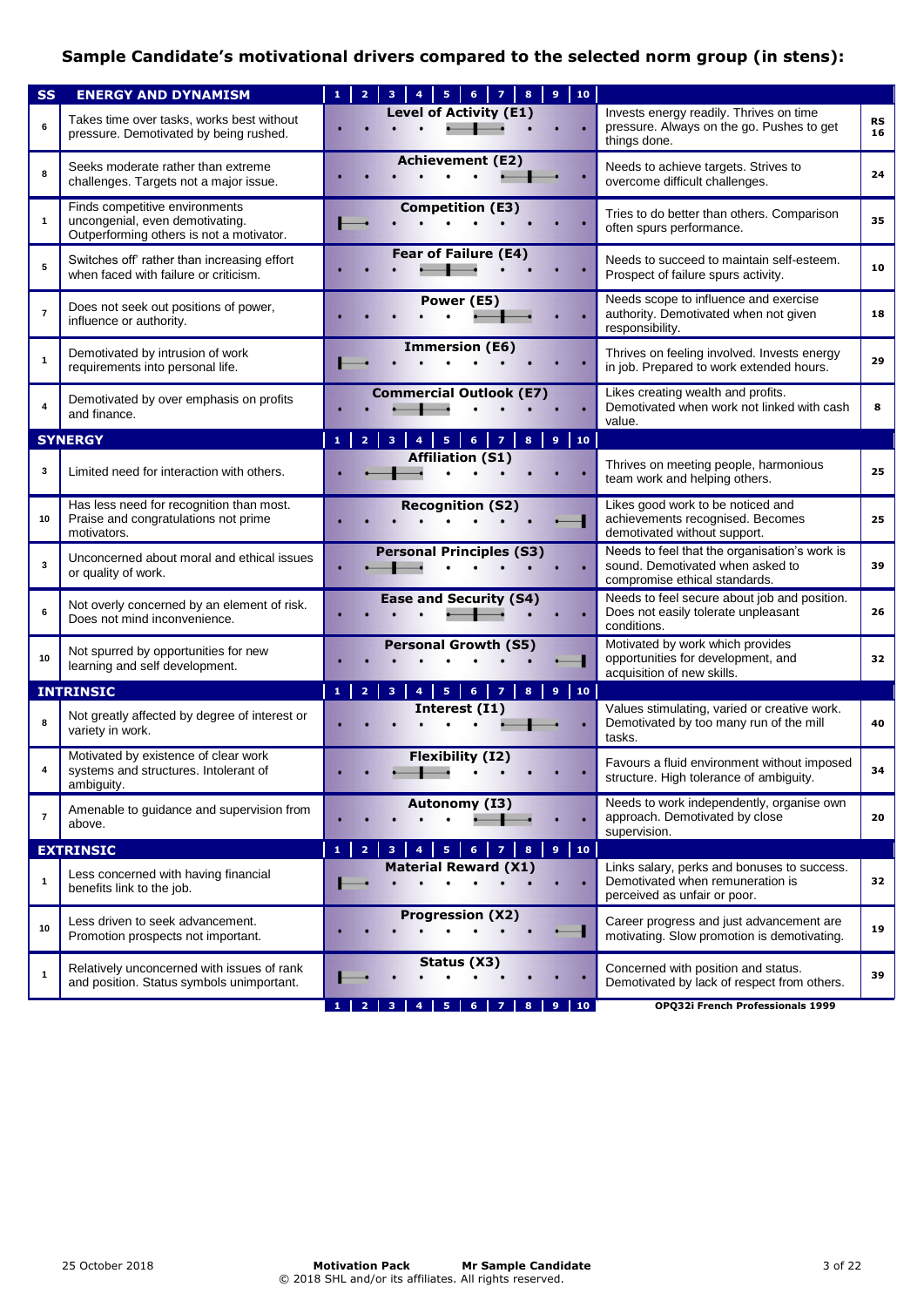## **Likely impact of job attributes on Sample Candidate's level of motivation to work:**

|                     |                                                                                                                  | <b>Highly</b><br><b>Demotivating</b> | <b>Demotivating</b> | <b>No Effect</b>           | <b>Motivating</b> | <b>Highly</b><br><b>Motivating</b> |
|---------------------|------------------------------------------------------------------------------------------------------------------|--------------------------------------|---------------------|----------------------------|-------------------|------------------------------------|
|                     | Having to work under pressure and coping with<br>multiple demands within short timeframes                        |                                      |                     | <b>Level of Activity</b>   |                   |                                    |
| ENERGY AND DYNAMISM | Overcoming challenges, having to hit targets and<br>being stretched as an individual                             |                                      |                     | <b>Achievement</b>         |                   |                                    |
|                     | Working in a competitive environment                                                                             |                                      |                     | <b>Competition</b>         |                   |                                    |
|                     | Fear of failing on a task, being exposed to criticism<br>and negative judgements by others                       |                                      |                     | <b>Fear of Failure</b>     |                   |                                    |
|                     | Having opportunities for exercising authority, taking<br>responsibility, being in a position to influence others | Power                                |                     |                            |                   |                                    |
|                     | Work requiring commitment beyond 'normal' working<br>hours                                                       |                                      |                     | <b>Immersion</b>           |                   |                                    |
|                     | Work that is commercially or profit orientated                                                                   |                                      |                     | <b>Commercial Outlook</b>  |                   |                                    |
|                     | Having opportunities for interaction with other people<br>at work                                                |                                      |                     | <b>Affiliation</b>         |                   |                                    |
|                     | Receiving praise and other outward signs of<br>recognition for their achievements                                |                                      |                     | <b>Recognition</b>         |                   |                                    |
| SYNERGY             | Upholds ideals and conforms to high ethical and<br>quality standards                                             |                                      |                     | <b>Personal Principles</b> |                   |                                    |
|                     | Work environment and contextual factors, such as<br>pleasant working conditions and job security                 |                                      |                     | <b>Ease and Security</b>   |                   |                                    |
|                     | Having opportunities for further training and<br>development and the acquisition of new skills                   |                                      |                     | <b>Personal Growth</b>     |                   |                                    |
|                     | Work that provides variety, interest and stimulation                                                             |                                      |                     | <b>Interest</b>            |                   |                                    |
| <b>INTRINSIC</b>    | Having a fluid unstructured environment and flexibility<br>in the way tasks are carried out                      |                                      |                     | <b>Flexibility</b>         |                   |                                    |
|                     | Having scope for organising work as one sees fit                                                                 |                                      |                     | <b>Autonomy</b>            |                   |                                    |
| EXTRINSIC           | Level of financial reward, a clear link between salary,<br>bonus and performance                                 |                                      |                     | <b>Material Reward</b>     |                   |                                    |
|                     | Having opportunities for promotion                                                                               |                                      |                     | Progression                |                   |                                    |
|                     | Having outward signs of position and status                                                                      |                                      |                     | <b>Status</b>              |                   |                                    |
|                     |                                                                                                                  | <b>Highly</b><br><b>Demotivating</b> | <b>Demotivating</b> | <b>No Effect</b>           | <b>Motivating</b> | <b>Highly</b><br><b>Motivating</b> |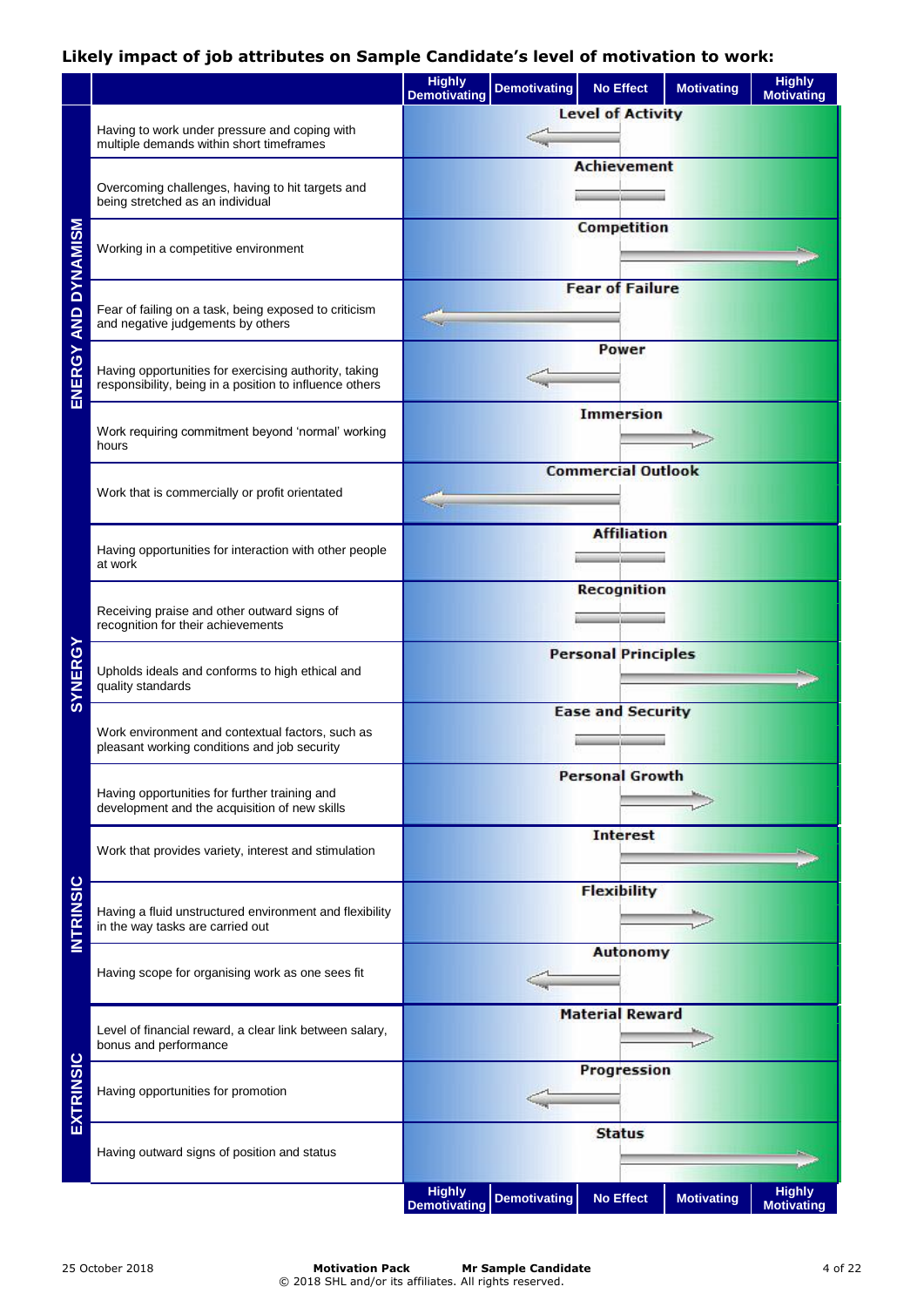

# **Motivation Questionnaire**

## **Employee Motivation Report**

Mr Sample Candidate **Name**

25 October 2018 **Date**

SHL.com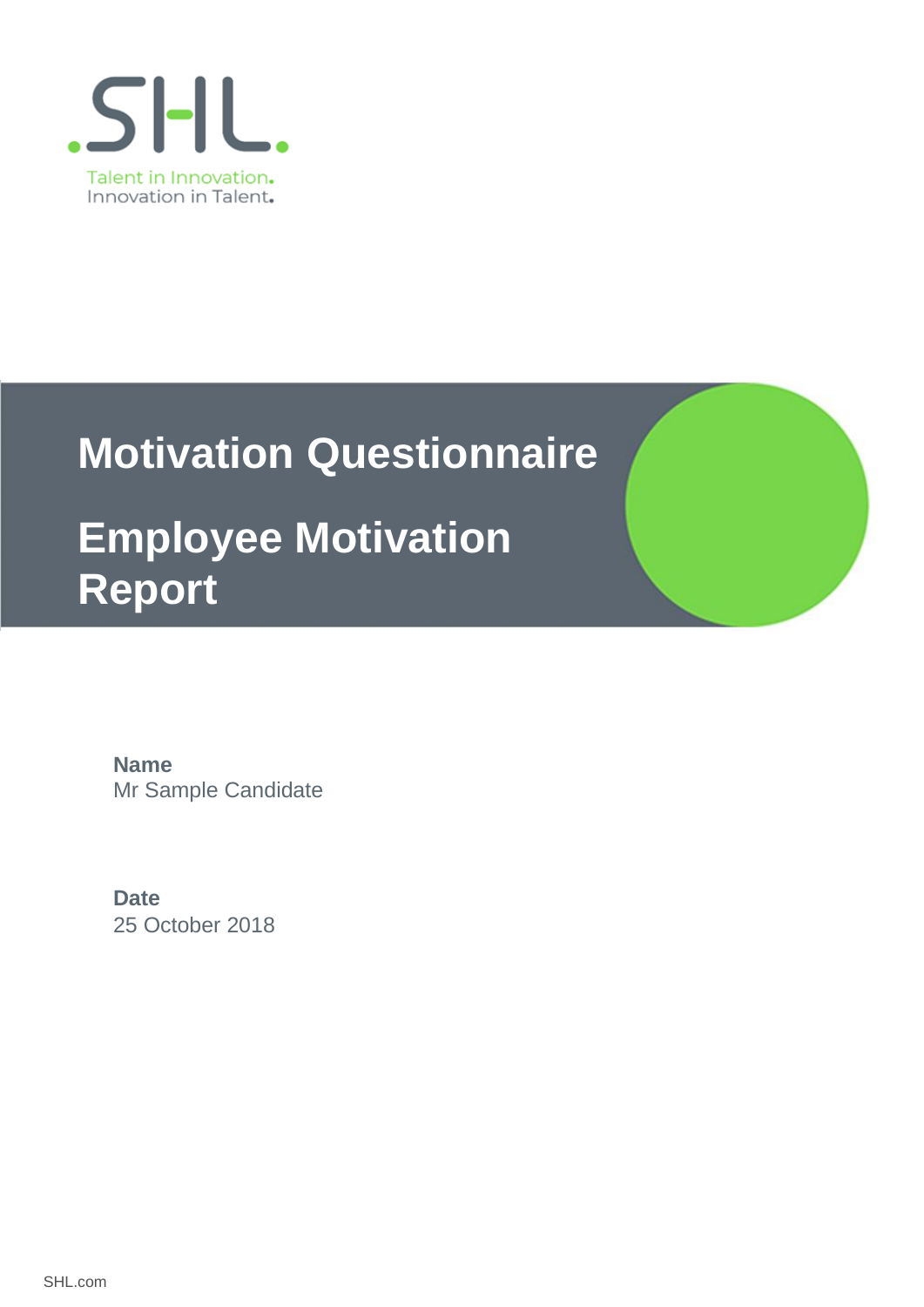## **Employee Motivation Report**

### **Introduction**

This report describes the factors that are likely to have an impact on Sample's motivation at work.

It provides a high level summary of Sample's motivators and demotivators followed by more detailed information on what is likely to motivate and demotivate Sample at work including tips and suggestions on how to keep him motivated.

This report is based on Sample's responses to the Motivation Questionnaire (MQ). The accuracy of this report depends on the frankness with which he answered the questions as well as his self-awareness.

This report has a shelf-life of 18-24 months and should be treated confidentially. If there are major changes in Sample's life or work he should complete the MQ again.

### **Summary**

Sample's key motivators and demotivators are summarised below. Typically, focusing on areas that are highly motivating or demotivating is most effective.

To maximise the value of this information it is important to confirm with Sample what motivates him, and to discuss with him the impact of this in his current or future role.

### **Highly Motivating Highly Demotivating**

Competition Personal Principles Interest Status

Immersion Personal Growth Flexibility Material Reward

Fear of Failure Commercial Outlook

#### **Moderately Motivating Moderately Demotivating**

Level of Activity Power Autonomy Progression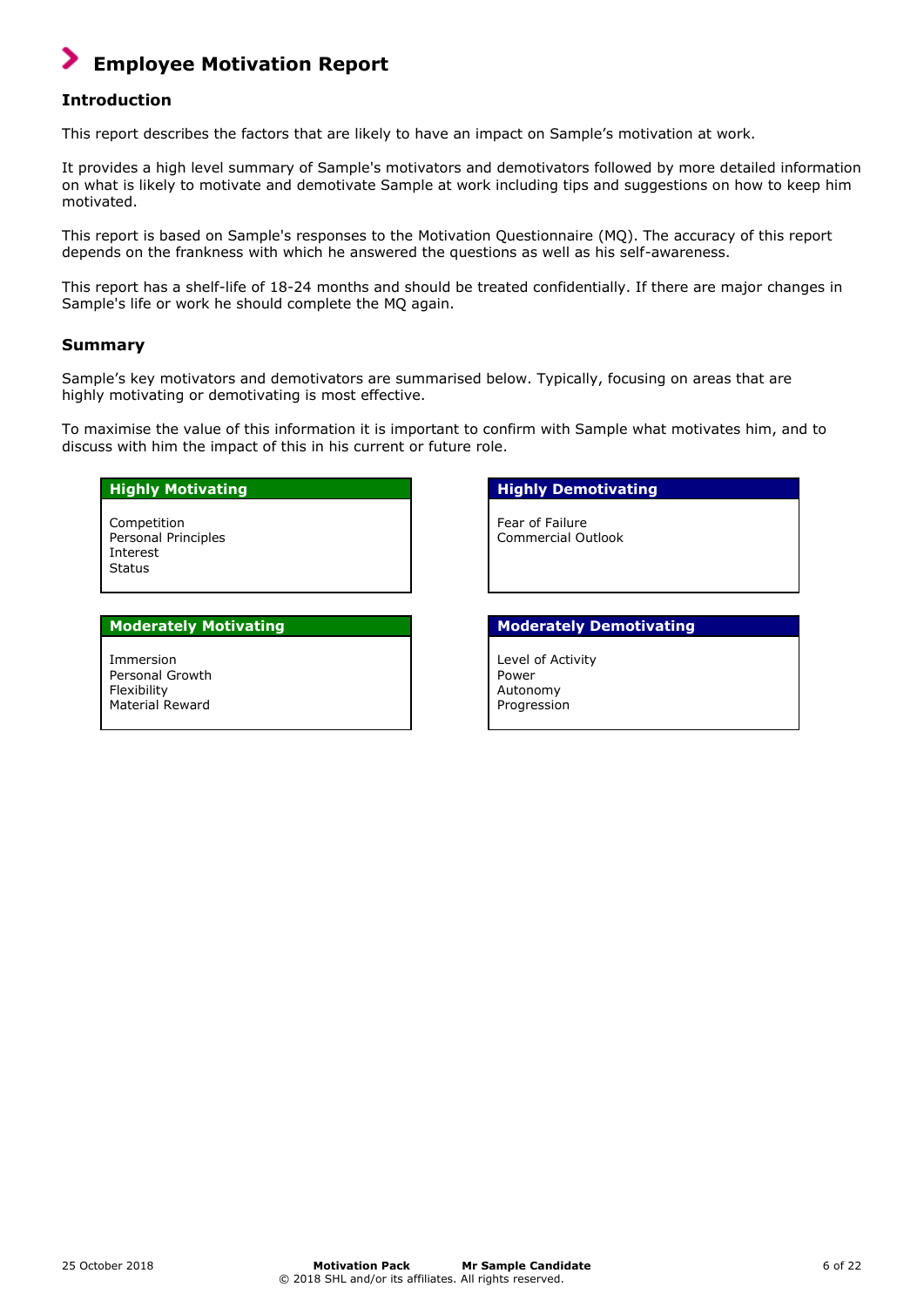#### **Highly Motivating** ⋗

## **The following are likely to highly motivate Sample:**

| <b>Competition</b>                                                                                                                                                                                                                        | Highly motivated by being benchmarked and compared favourably with others.                                                                                                |                                                                                                                                |  |
|-------------------------------------------------------------------------------------------------------------------------------------------------------------------------------------------------------------------------------------------|---------------------------------------------------------------------------------------------------------------------------------------------------------------------------|--------------------------------------------------------------------------------------------------------------------------------|--|
| <b>Likely Positives</b>                                                                                                                                                                                                                   |                                                                                                                                                                           | <b>Likely Negatives</b>                                                                                                        |  |
| Very likely to gain great satisfaction from doing<br>$\bullet$<br>better than others<br>Could be very driven by opportunities to beat targets<br>Working in an environment that encourages<br>competition is likely to be very motivating |                                                                                                                                                                           | Lack of a competitive culture could be very<br>frustrating<br>A lack of comparison with others may significantly<br>demotivate |  |
| Tips and suggestions on how to motivate Sample:                                                                                                                                                                                           |                                                                                                                                                                           |                                                                                                                                |  |
|                                                                                                                                                                                                                                           | Check what constitutes a competitive environment for Sample                                                                                                               |                                                                                                                                |  |
| ٠<br>to that of other people                                                                                                                                                                                                              | Consider how you could provide Sample with an objective benchmark to enable him to compare his performance                                                                |                                                                                                                                |  |
| $\bullet$                                                                                                                                                                                                                                 | Look to incorporate Sample's need to compete into any objectives you set for him, possibly as competition with<br>himself if competing with others would be inappropriate |                                                                                                                                |  |
| $\bullet$<br>benchmark group and who he aspires to be like                                                                                                                                                                                | Ask Sample how he would measure his performance in relation to others. Explore who he regards as his                                                                      |                                                                                                                                |  |
| $\bullet$<br>blockages identified                                                                                                                                                                                                         | Ask Sample to identify anything that might prevent him being the best. Explore if he will positively tackle any                                                           |                                                                                                                                |  |
|                                                                                                                                                                                                                                           | Consider ways of positively channelling Sample's competitive drive to motivate the rest of the team                                                                       |                                                                                                                                |  |

| <b>Personal Principles</b> |
|----------------------------|
|                            |

Highly motivated by being able to uphold ideals and conform to high ethical and quality standards.

| Being asked to compromise personal ethical<br>Very likely to focus on producing work of a high<br>standards is highly likely to demotivate<br>standard<br>Probably very keen to see alignment between<br>personal values and those of the organisation<br>Is very likely to place a high value on the<br>organisation working ethically | <b>Likely Positives</b> | <b>Likely Negatives</b> |
|-----------------------------------------------------------------------------------------------------------------------------------------------------------------------------------------------------------------------------------------------------------------------------------------------------------------------------------------|-------------------------|-------------------------|
|                                                                                                                                                                                                                                                                                                                                         |                         |                         |

### **Tips and suggestions on how to motivate Sample:**

- Check which ethical and quality standards are important to Sample
- Check whether these are in line with the organisation's requirements and culture
- Explore how the organisation's vision and values affect Sample and his work
- Explore how Sample feels if asked to compromise his standards
- Ensure you do not set resource or time constraints that are likely to require Sample to compromise his standards
- Ensure that Sample does not place so much emphasis on quality that it impacts too much on his productivity or timescales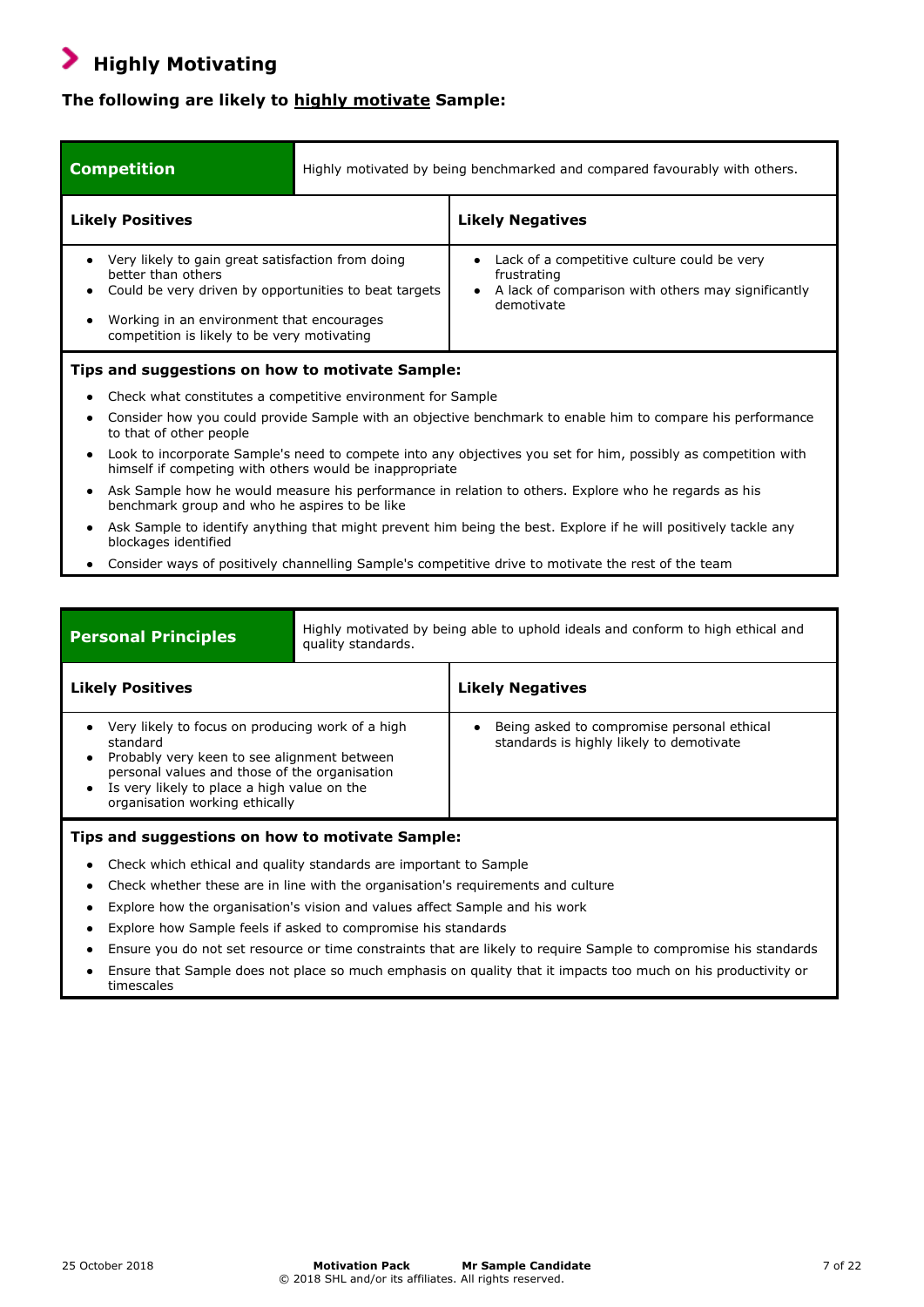| <b>Interest</b>                                                                                                                                                                                                                     | Highly motivated by jobs that provide variety, interest and stimulation. |                                                                |  |  |
|-------------------------------------------------------------------------------------------------------------------------------------------------------------------------------------------------------------------------------------|--------------------------------------------------------------------------|----------------------------------------------------------------|--|--|
| <b>Likely Positives</b>                                                                                                                                                                                                             |                                                                          | <b>Likely Negatives</b>                                        |  |  |
| Highly likely to find variety in work very motivating<br>Work seen as stimulating or interesting is highly<br>٠<br>likely to motivate<br>Opportunities to demonstrate creativity are likely to<br>$\bullet$<br>be highly motivating |                                                                          | Routine tasks are highly likely to frustrate and<br>demotivate |  |  |
| Tips and suggestions on how to motivate Sample:<br>Check what constitutes variety for Sample<br>$\bullet$<br>Check what interests Sample most and try to include elements of this in his work<br>$\bullet$                          |                                                                          |                                                                |  |  |

- Ensure that Sample's work is varied
- When deciding Sample's objectives, ask him to make some suggestions
- Avoid setting too many routine tasks for Sample
- When routine tasks are essential, encourage Sample to find ways to explore new approaches or improve efficiency in undertaking them

| <b>Status</b>                                                                                                                                                                                                                                          |  | Highly motivated by outward signs of position and status and recognition of rank. |  |
|--------------------------------------------------------------------------------------------------------------------------------------------------------------------------------------------------------------------------------------------------------|--|-----------------------------------------------------------------------------------|--|
| <b>Likely Positives</b>                                                                                                                                                                                                                                |  | <b>Likely Negatives</b>                                                           |  |
| Highly likely to feel most energised when rewarded<br>with status symbols such as own office or a<br>company car<br>Very likely to place a high value on a job title that<br>reflects the status of the role<br>May feel that status is very important |  | Highly likely to be demotivated by any perceived<br>lack of respect               |  |
| Tips and suggestions on how to motivate Sample:                                                                                                                                                                                                        |  |                                                                                   |  |

- Check which signs of status are most motivating for Sample
- Ensure that you respect Sample's position in all your dealings with him
- If possible, reward Sample with outward signs of his position and rank, such as a clearly displayed, suitably impressive job title
- Ensure that Sample is given appropriate accountability in line with his status
- Explore the responsibilities that accompany Sample's position with him and support him in gaining the respect of his colleagues
- Ensure other team members do not disrespect Sample's need to have his status recognise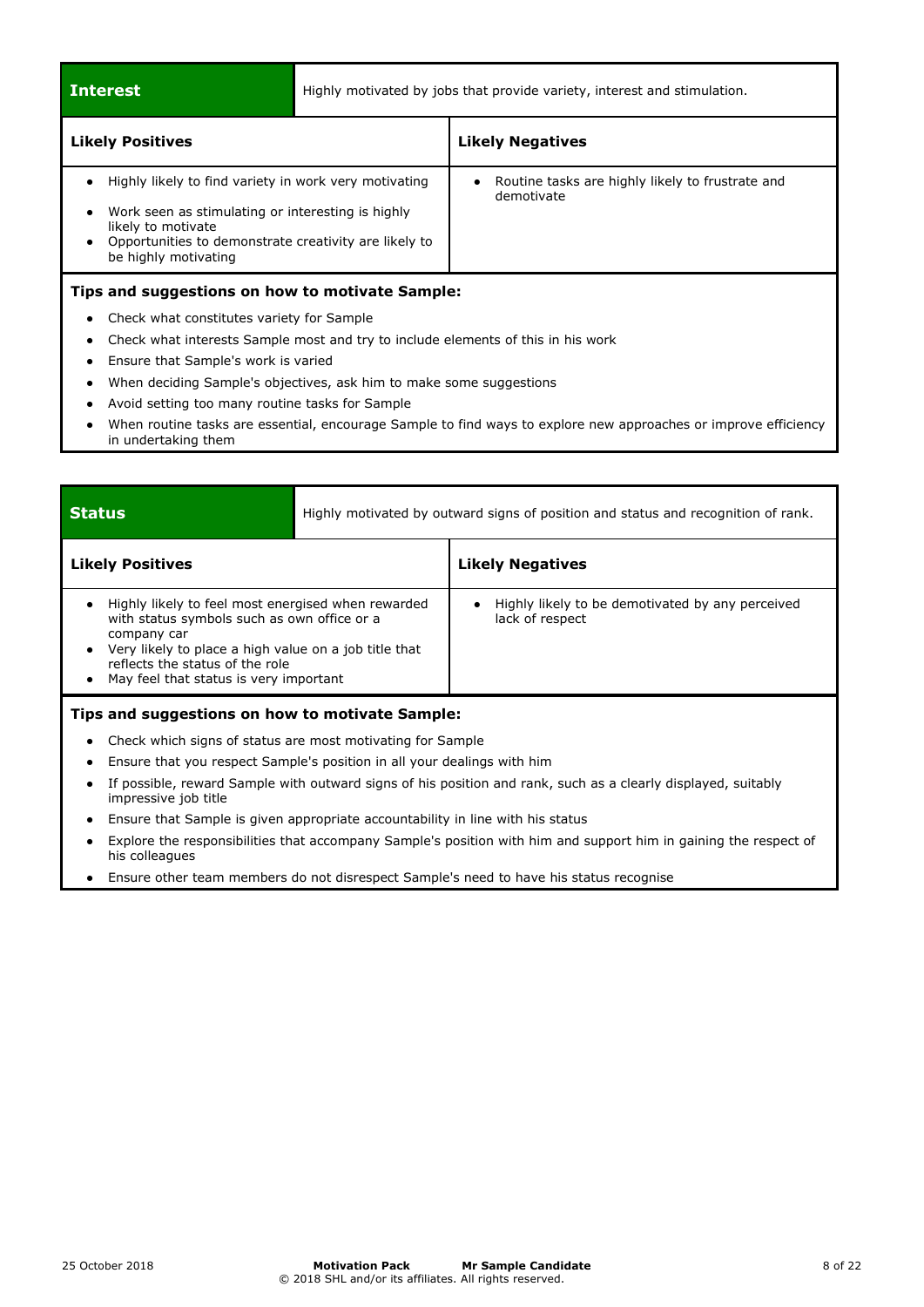#### ⋗  **Moderately Motivating**

## **The following are likely to moderately motivate Sample:**

| <b>Immersion</b>                                                                                                                                                                                                                                | Motivated by work that requires commitment beyond normal working hours.                                     |                                                                             |  |
|-------------------------------------------------------------------------------------------------------------------------------------------------------------------------------------------------------------------------------------------------|-------------------------------------------------------------------------------------------------------------|-----------------------------------------------------------------------------|--|
| <b>Likely Positives</b>                                                                                                                                                                                                                         |                                                                                                             | <b>Likely Negatives</b>                                                     |  |
| Likely to feel quite motivated by investing extra<br>hours in work<br>Probably quite happy taking work home and working<br>outside normal working hours if necessary<br>Strongly driven by work<br>May be inclined to travel as part of the job |                                                                                                             | Not being able to show commitment to work is<br>highly likely to demotivate |  |
|                                                                                                                                                                                                                                                 | Tips and suggestions on how to motivate Sample:                                                             |                                                                             |  |
| Check what constitutes normal working hours for Sample                                                                                                                                                                                          |                                                                                                             |                                                                             |  |
| likely to have limits                                                                                                                                                                                                                           | Explore what Sample would consider to be an excessive work demand, as even the most committed individual is |                                                                             |  |
|                                                                                                                                                                                                                                                 | Try to ensure that Sample feels included in work matters, particularly at planning stages                   |                                                                             |  |
|                                                                                                                                                                                                                                                 | Seek Sample's opinions on issues and bounce ideas off him                                                   |                                                                             |  |
|                                                                                                                                                                                                                                                 | Ensure that the energy Sample invests in his job is focused and that he manages his time efficiently        |                                                                             |  |

● Allow Sample to take work home with him if he wishes

| <b>Personal Growth</b><br>of new skills.                                                                                                                                                                                 |  | Motivated by opportunities for further training and development and the acquisition |  |
|--------------------------------------------------------------------------------------------------------------------------------------------------------------------------------------------------------------------------|--|-------------------------------------------------------------------------------------|--|
| <b>Likely Positives</b>                                                                                                                                                                                                  |  | <b>Likely Negatives</b>                                                             |  |
| Probably finds opportunities for learning new skills<br>motivating<br>Personal development is likely to be important<br>٠<br>Will probably be energised by opportunities to spend<br>time with and learn from colleagues |  | A lack of opportunity for self-development could<br>frustrate                       |  |
| Tips and suggestions on how to motivate Sample:<br>Check what constitutes genuine personal development and growth for Sample<br>٠<br>Check what Sample's preferred learning styles are<br>٠                              |  |                                                                                     |  |

- Provide Sample with opportunities to acquire new skills and knowledge
- Ensure that Sample is not required to rely solely on his existing skills and knowledge in all aspects of his work
- Ensure that Sample's objectives include at least one where he will need to learn new skills
- Talk to Sample about his career aspirations and what skills he will need to move forward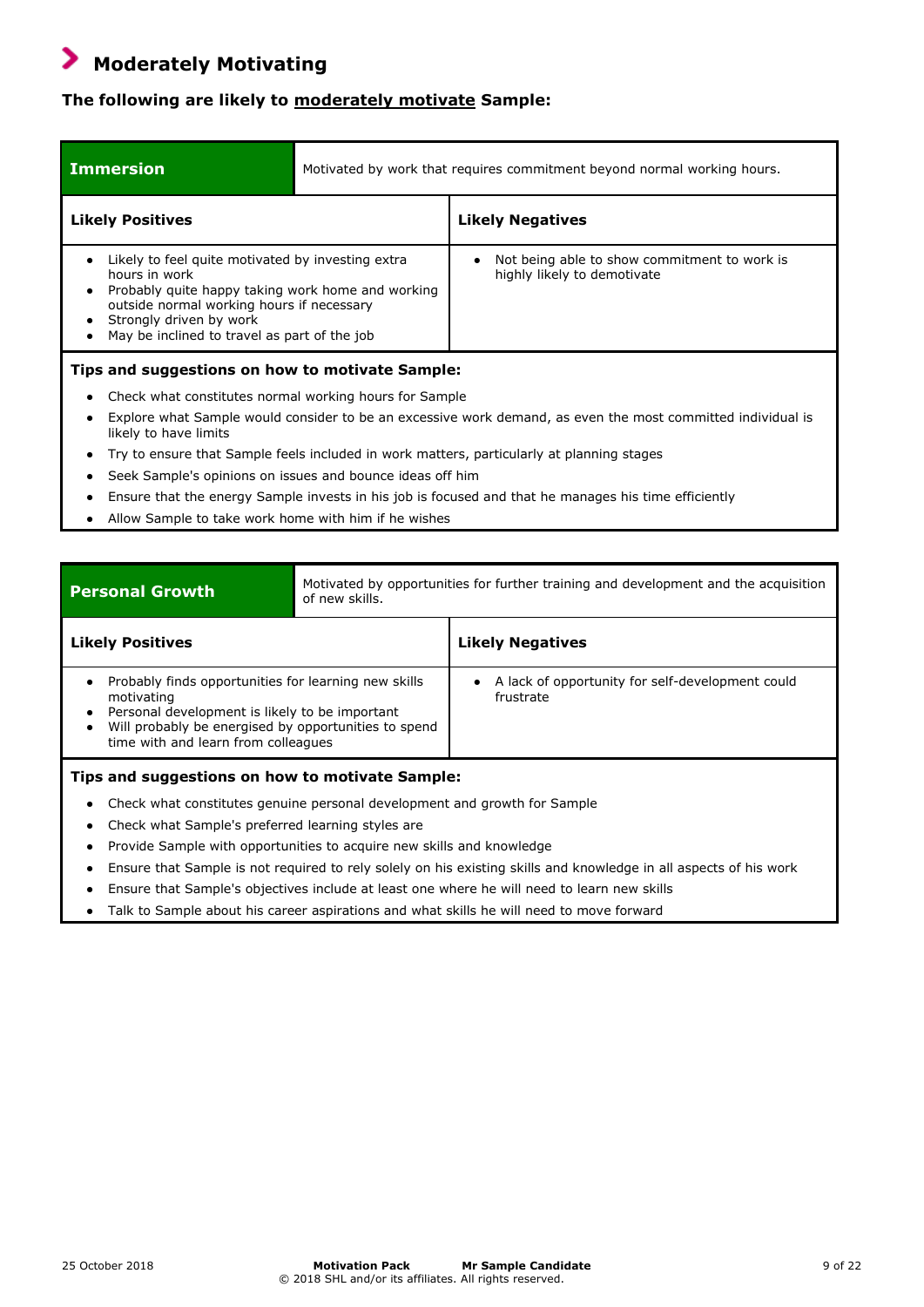**Flexibility** Motivated by a fluid, unstructured environment.

| <b>Likely Positives</b>                                                                                                                                           | <b>Likely Negatives</b>                                                        |  |  |
|-------------------------------------------------------------------------------------------------------------------------------------------------------------------|--------------------------------------------------------------------------------|--|--|
| Likely to find change motivating<br>Probably finds a degree of ambiguity energising<br>Likely to thrive in environments that are likely to<br>change unexpectedly | Likely to get disheartened by an over-regulated or<br>bureaucratic environment |  |  |
| Tips and suggestions on how to motivate Sample:                                                                                                                   |                                                                                |  |  |
| Check what constitutes a structured versus an unstructured environment for Sample                                                                                 |                                                                                |  |  |

- Make sure that the goals for a task are set at a high level, avoiding too much detail
- Try to allow him a degree of flexibility in the way he approaches tasks, provided any objectives and measures are met
- Monitor Sample's performance against major milestones rather than every single event
- Wherever possible, do not set structures and procedures that are too tightly defined
- When Sample is absolutely required to work within clearly defined structures and procedures, sell the benefit to him in terms of one of his other motivators

| <b>Material Reward</b><br>Motivated by financial reward.                                                                                                   |  |                                                                                                       |  |
|------------------------------------------------------------------------------------------------------------------------------------------------------------|--|-------------------------------------------------------------------------------------------------------|--|
| <b>Likely Positives</b>                                                                                                                                    |  | <b>Likely Negatives</b>                                                                               |  |
| Likely to be focused on salary and benefits<br>$\bullet$<br>Likely to focus on the relationship between effort<br>$\bullet$<br>invested and subsequent pay |  | • Likely to be very demotivated by what appears to be<br>an insubstantial increase in pay or benefits |  |
| Tips and suggestions on how to motivate Sample:                                                                                                            |  |                                                                                                       |  |
| Check what constitutes fair remuneration for Sample<br>٠                                                                                                   |  |                                                                                                       |  |

- As far as possible, ensure that you highlight the links between Sample's performance and any pay rises and bonuses awarded
- Demonstrate to Sample how an increase in his performance will lead to increased financial reward
- As far as you can, ensure that salaries, bonuses and other financial rewards are awarded equitably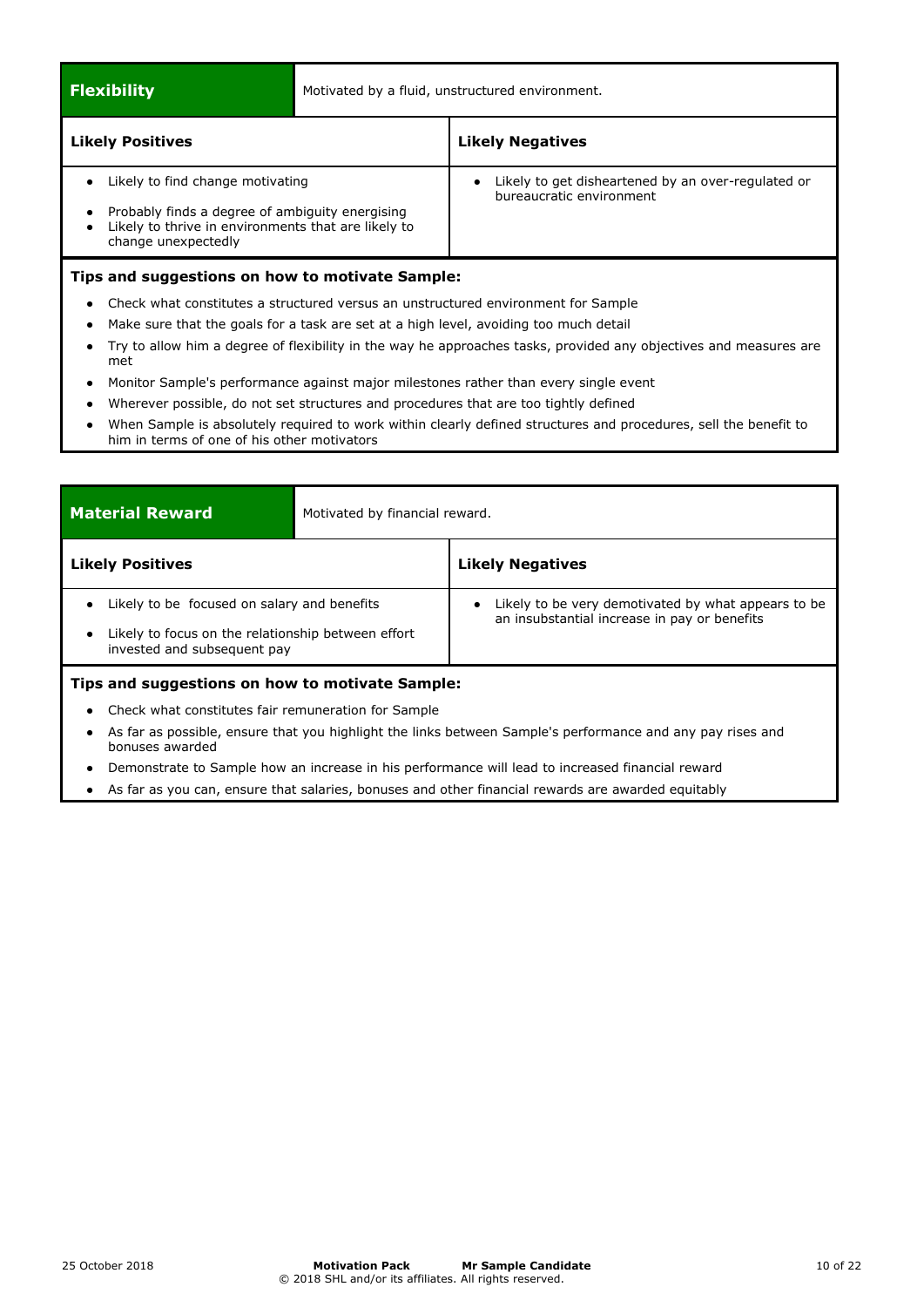## **Highly Demotivating**

## **The following are likely to highly demotivate Sample:**

| <b>Fear of Failure</b>                                                                                                            | Extremely demotivated by possible failure, criticism or the loss of self-esteem. |                                                                                                                          |
|-----------------------------------------------------------------------------------------------------------------------------------|----------------------------------------------------------------------------------|--------------------------------------------------------------------------------------------------------------------------|
| <b>Likely Positives</b>                                                                                                           |                                                                                  | <b>Likely Negatives</b>                                                                                                  |
| Will probably prefer work where the prospect of<br>failure is very low<br>• Likely to find a blame-free culture highly motivating |                                                                                  | Can easily become discouraged by the prospect of<br>doing badly<br>Likely to find undue criticism extremely demotivating |
| Tips and suggestions on how to prevent Sample becoming demotivated:                                                               |                                                                                  |                                                                                                                          |

- Sensitively check what constitutes failure for Sample
- Avoid setting Sample objectives that are so unrealistic that he is unlikely to succeed no matter how hard he tries
- Ensure you provide Sample with sufficient support so that he does not feel exposed to the likelihood of failure
- Encourage Sample to come to you if he has any problems or issues
- If Sample appears to have disconnected from a particular task, sensitively explore the reasons why with him
- Structure any feedback to Sample so it is balanced, emphasises success and includes practical ways he can realistically improve his performance

| <b>Commercial Outlook</b>                                                                                                                                    | Extremely demotivated by the focus being purely commercial, for example<br>increased sales, reduced costs or profitability. |                                                                                                                                                                            |
|--------------------------------------------------------------------------------------------------------------------------------------------------------------|-----------------------------------------------------------------------------------------------------------------------------|----------------------------------------------------------------------------------------------------------------------------------------------------------------------------|
| <b>Likely Positives</b>                                                                                                                                      |                                                                                                                             | <b>Likely Negatives</b>                                                                                                                                                    |
| May find an environment that down-plays the<br>commercial side very motivating<br>Likely to be highly motivated by work which is not<br>commercially focused |                                                                                                                             | Likely to find terms like the "bottom-line" or being<br>"commercially focused" extremely irritating<br>May feel very frustrated by sustained focus on<br>profits and money |
| Tips and suggestions on how to prevent Sample becoming demotivated:                                                                                          |                                                                                                                             |                                                                                                                                                                            |

- Check what constitutes over-emphasis on profits for Sample
- See what is important to Sample instead of commercial matters
- Ensure that any financial and profit targets are clear and simple. Make them achievable but stretching, monitor them yourself, but do not make them the primary focus when dealing with Sample
- Make a clear link between the effort Sample puts in and his personal achievements against financial targets. Talk to Sample in terms of his effort rather than the targets
- When reporting financial progress use headlines only. Emphasise the action needed rather than the financial data itself
- If the organisational culture is especially profit-oriented, try to emphasise other aspects of the culture that will appeal more to Sample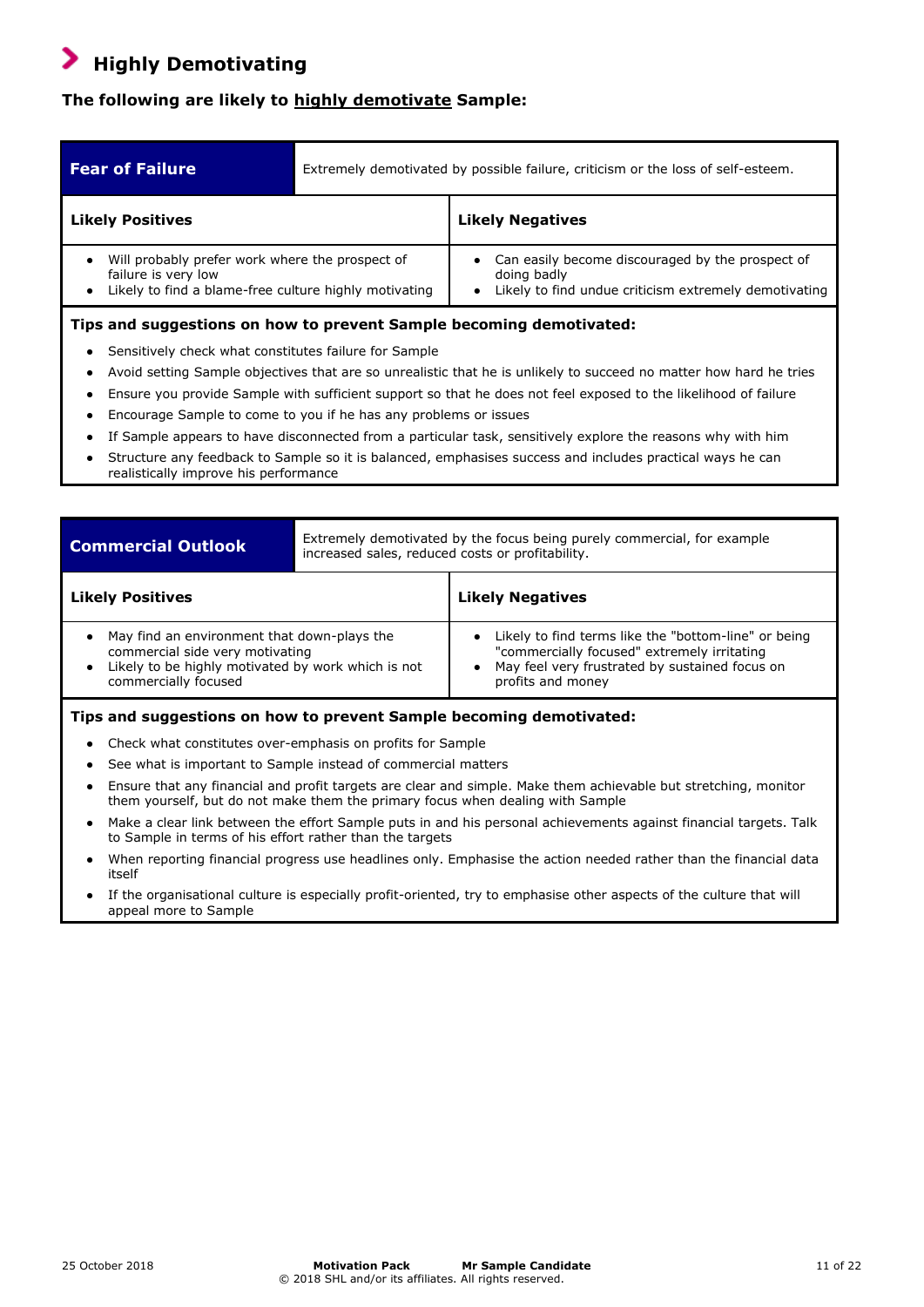## **Moderately Demotivating**

### **The following are likely to moderately demotivate Sample:**

| <b>Level of Activity</b>                                                                             | Demotivated by the need to be busy. Does not enjoy multitasking or having to<br>cope with time pressure. |                                                                                                                                                                                                      |
|------------------------------------------------------------------------------------------------------|----------------------------------------------------------------------------------------------------------|------------------------------------------------------------------------------------------------------------------------------------------------------------------------------------------------------|
| <b>Likely Positives</b>                                                                              |                                                                                                          | <b>Likely Negatives</b>                                                                                                                                                                              |
| Likely to prefer a calm, steady work pace<br>Likely to prefer focusing on a single task<br>$\bullet$ |                                                                                                          | Unlikely to respond well to consistent time pressure<br>Unlikely to enjoy multitasking and may find<br>consistent time pressure demotivating<br>May find a constantly fast pace of work demotivating |

### **Tips and suggestions on how to prevent Sample becoming demotivated:**

- Check you understand what constitutes being busy for Sample
- Ensure Sample doesn't have too much to do at once
- Try to structure his work as a series of tasks that can be conducted one after the other
- Where possible, allow Sample to work at his own pace
- Help him to identify his priorities and where to focus his time
- Try to ensure that Sample does not procrastinate too much in completing his work. Help him to avoid unnecessary distractions

| <b>Power</b>                                                                                                                                                    | Demotivated by having to take responsibility or exercising authority. |                                                                                            |
|-----------------------------------------------------------------------------------------------------------------------------------------------------------------|-----------------------------------------------------------------------|--------------------------------------------------------------------------------------------|
| <b>Likely Positives</b>                                                                                                                                         |                                                                       | <b>Likely Negatives</b>                                                                    |
| Probably motivated by minimal responsibility<br>Having a role with set responsibilities for own tasks<br>rather than managing others may be quite<br>motivating |                                                                       | Unlikely to enjoy roles with responsibility<br>Having to take charge could be demotivating |
| Tips and suggestions on how to prevent Sample becoming demotivated:                                                                                             |                                                                       |                                                                                            |

- Check what constitutes "exercising authority" and "taking responsibility" for Sample
- Ensure that Sample is not given too many new responsibilities at once
- Do not put Sample in situations where he will frequently have to influence others
- Do not put Sample in situations where he will have to exercise his authority over other people
- If setting a task for a group that includes Sample, empower someone who would appreciate being in charge

| <b>Autonomy</b>                                                                                                                               | Demotivated by a lack of direction. |                                                                                                                       |
|-----------------------------------------------------------------------------------------------------------------------------------------------|-------------------------------------|-----------------------------------------------------------------------------------------------------------------------|
| <b>Likely Positives</b>                                                                                                                       |                                     | <b>Likely Negatives</b>                                                                                               |
| Being given a clear sense of direction is likely to<br>$\bullet$<br>motivate<br>Probably motivated by frequent close supervision<br>$\bullet$ |                                     | Likely to find unclear job objectives frustrating<br>A lack or supervision or management may be quite<br>demotivating |

- **Tips and suggestions on how to prevent Sample becoming demotivated:**
	- Check what constitutes autonomy for Sample
	- Take a relatively "hands on" approach to managing Sample
	- Ensure that you set clear direction for Sample
	- Make it clear to Sample that you are there to support him whenever necessary
	- Get Sample to go through his plans with you and make positive suggestions to improve them
	- Ensure there is clear agreement of how you will monitor Sample's progress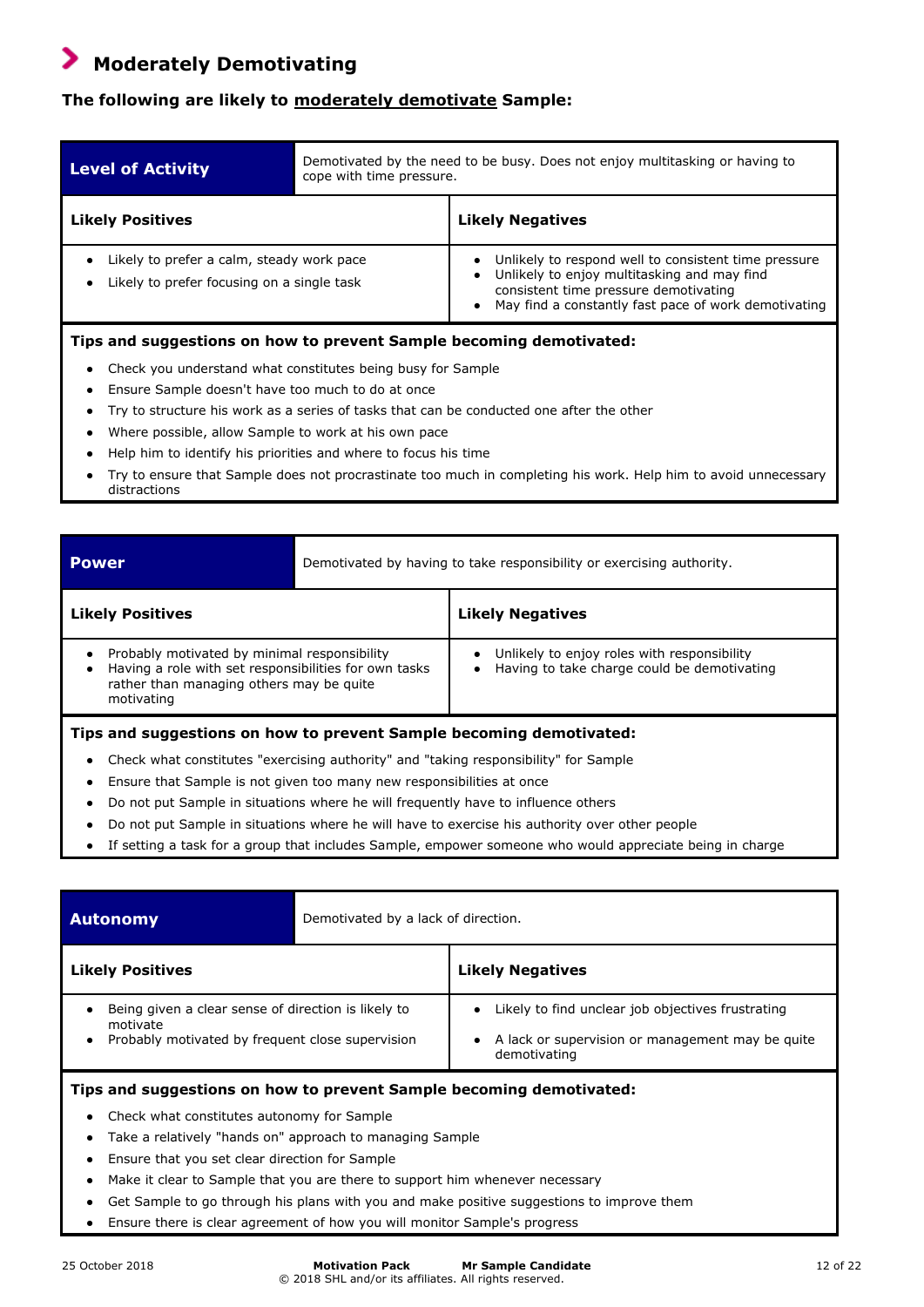**Progression** Demotivated by the prospect of advancement.

| <b>Likely Positives</b>                                                                                                                                                                     | <b>Likely Negatives</b>                                              |
|---------------------------------------------------------------------------------------------------------------------------------------------------------------------------------------------|----------------------------------------------------------------------|
| May be content at current job level<br>Could be looking for other motivators from work<br>rather than promotion<br>Unlikely to be particularly interested in opportunities<br>for promotion | May become anxious with the prospect of additional<br>responsibility |
| Tips and suggestions on how to prevent Sample becoming demotivated:                                                                                                                         |                                                                      |

- Check what Sample's long-term ambitions are
- Check how important opportunities for advancement are for Sample
- Ensure that if someone else is promoted above him, Sample is made aware of the reasons why they were promoted and is happy that they were fair reasons
- Explore Sample's current role. Look at how it can be developed and what can be changed and improved. Involve him in discussions about his role
- Look out for possible future moves which might appeal to Sample for reasons other than career advancement. New positions may be roles that play to his strengths, allow him to gain more skills, improve his variety of work or provide some other aspect that would motivate him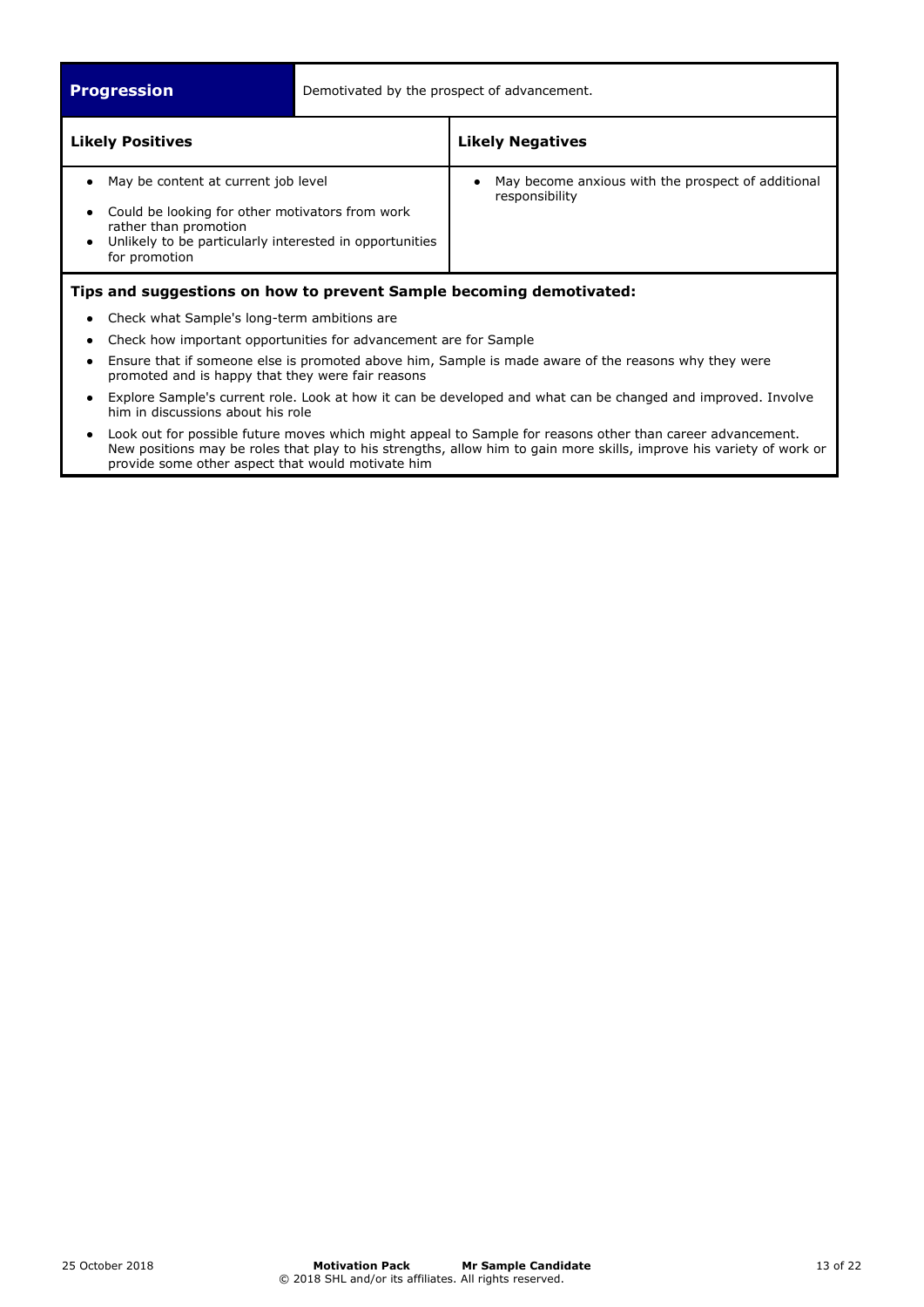## **Little or no impact**

## **These are the areas likely to have little or no impact on Sample's motivation:**

| <b>Achievement</b>       | Achievement is about the extent to which someone is motivated by being given<br>challenging targets and feeling that their abilities are being stretched. |
|--------------------------|-----------------------------------------------------------------------------------------------------------------------------------------------------------|
| <b>Affiliation</b>       | Affiliation is concerned with the extent to which someone is motivated by opportunities<br>for interaction with other people in their work.               |
| Recognition              | The extent to which someone is motivated by praise and other outward signs of<br>recognition for their achievements.                                      |
| <b>Ease and Security</b> | Ease and security is the extent to which someone is motivated by such things as having<br>pleasant working conditions and job security.                   |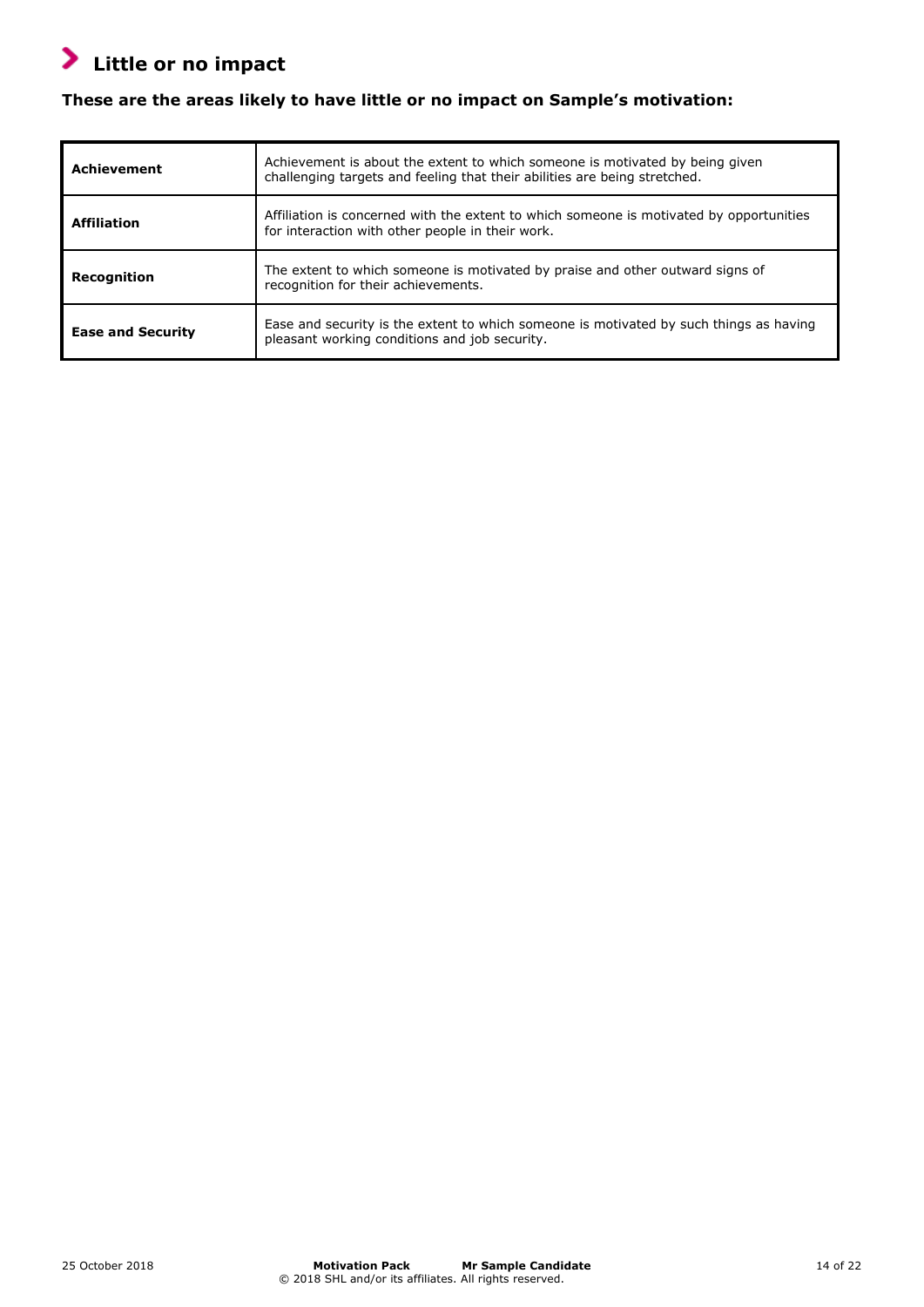

# **Motivation Questionnaire**

## **Candidate Motivation Report**

Mr Sample Candidate **Name**

25 October 2018 **Date**

SHL.com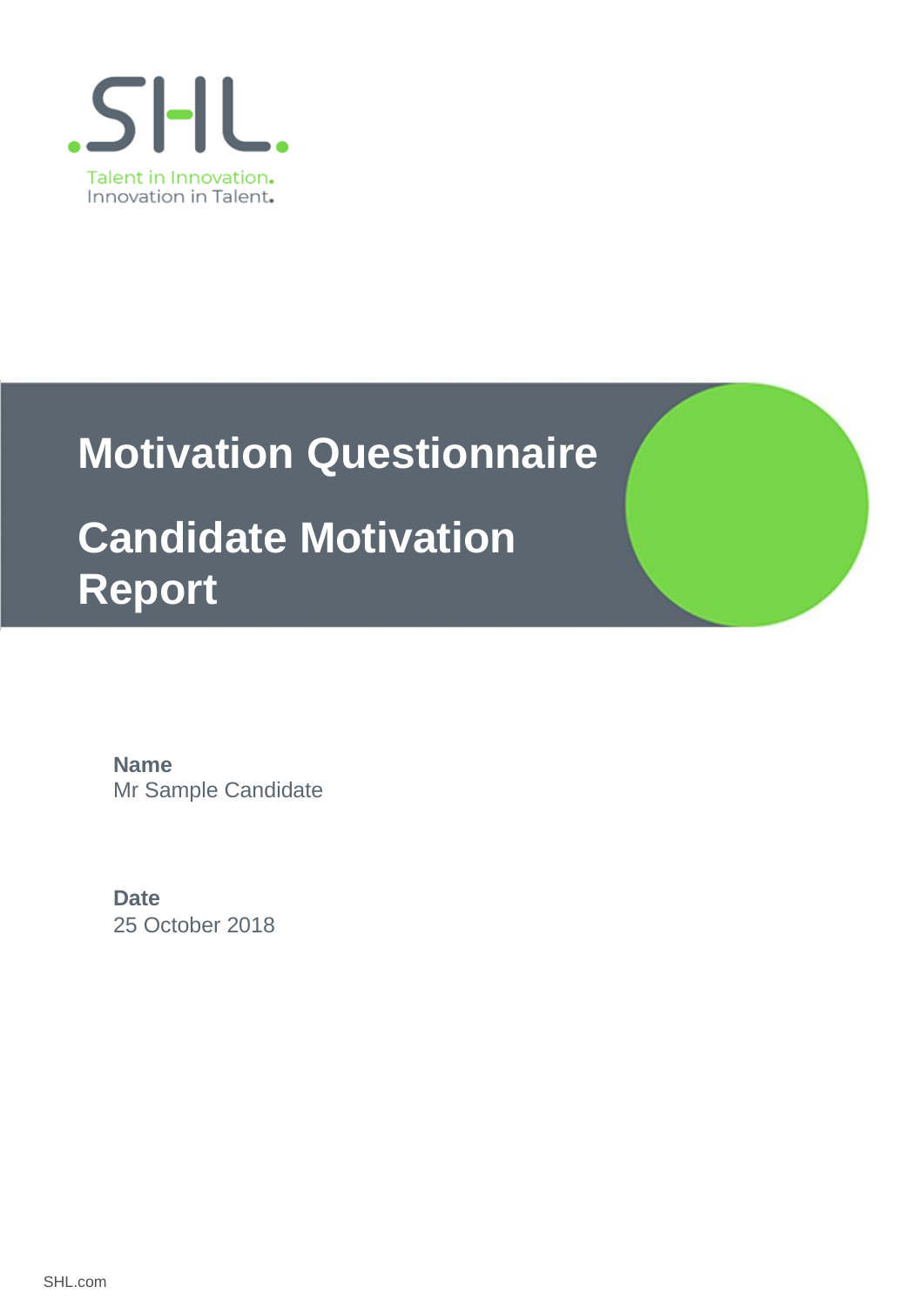## **Candidate Motivation Report**

### **Introduction**

This report describes the factors that are likely to have an impact on your motivation at work.

It provides a high level summary of your motivators and demotivators followed by more detailed information on what is likely to motivate and demotivate you at work.

This report is based on your responses to the Motivation Questionnaire (MQ). The accuracy of this report depends on the frankness with which you have answered the questions as well as your self-awareness.

This report has a shelf-life of 18-24 months. If there are major changes in your life or work you should complete the MQ again.

### **Summary**

Your key motivators and demotivators are summarised below. Typically, focusing on areas that are highly motivating or demotivating is most effective.

Competition Personal Principles Interest **Status** 

Immersion Personal Growth Flexibility Material Reward

### **Highly Motivating The Contract of the Highly Demotivating**

Fear of Failure Commercial Outlook

### **Moderately Motivating Moderately Demotivating**

Level of Activity Power Autonomy Progression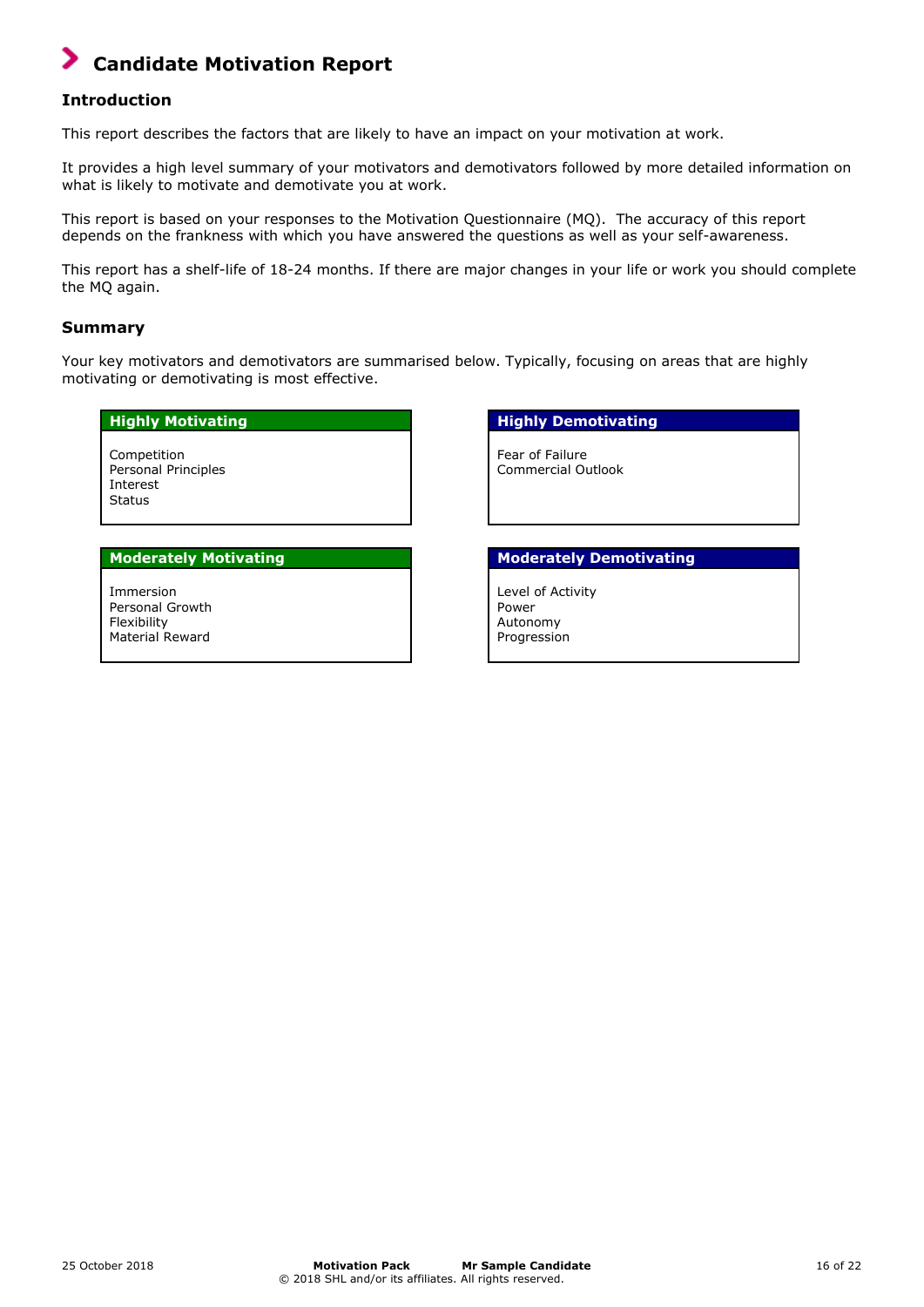## **Highly Motivating**

## **The following are likely to highly motivate you:**

| <b>Competition</b>                                                                                                                                                                                                           | Highly motivated by being benchmarked and compared favourably with others. |                                                                                                                                |
|------------------------------------------------------------------------------------------------------------------------------------------------------------------------------------------------------------------------------|----------------------------------------------------------------------------|--------------------------------------------------------------------------------------------------------------------------------|
| <b>Likely Positives</b>                                                                                                                                                                                                      |                                                                            | <b>Likely Negatives</b>                                                                                                        |
| Very likely to gain great satisfaction from doing<br>better than others<br>Could be very driven by opportunities to beat targets<br>Working in an environment that encourages<br>competition is likely to be very motivating |                                                                            | Lack of a competitive culture could be very<br>frustrating<br>A lack of comparison with others may significantly<br>demotivate |

| <b>Personal Principles</b>                                                                                                                                                                                                                    | Highly motivated by being able to uphold ideals and conform to high ethical and<br>quality standards. |                                                                                        |
|-----------------------------------------------------------------------------------------------------------------------------------------------------------------------------------------------------------------------------------------------|-------------------------------------------------------------------------------------------------------|----------------------------------------------------------------------------------------|
| <b>Likely Positives</b>                                                                                                                                                                                                                       |                                                                                                       | <b>Likely Negatives</b>                                                                |
| Very likely to focus on producing work of a high<br>standard<br>Probably very keen to see alignment between<br>personal values and those of the organisation<br>Is very likely to place a high value on the<br>organisation working ethically |                                                                                                       | Being asked to compromise personal ethical<br>standards is highly likely to demotivate |

| <b>Interest</b>                                                                                                                                                                                                                             | Highly motivated by jobs that provide variety, interest and stimulation. |                                                                |
|---------------------------------------------------------------------------------------------------------------------------------------------------------------------------------------------------------------------------------------------|--------------------------------------------------------------------------|----------------------------------------------------------------|
| <b>Likely Positives</b>                                                                                                                                                                                                                     |                                                                          | <b>Likely Negatives</b>                                        |
| Highly likely to find variety in work very motivating<br>$\bullet$<br>Work seen as stimulating or interesting is highly<br>$\bullet$<br>likely to motivate<br>Opportunities to demonstrate creativity are likely to<br>be highly motivating |                                                                          | Routine tasks are highly likely to frustrate and<br>demotivate |

| <b>Status</b>                                                                                                                                                                                                                                          | Highly motivated by outward signs of position and status and recognition of rank. |                                                                     |
|--------------------------------------------------------------------------------------------------------------------------------------------------------------------------------------------------------------------------------------------------------|-----------------------------------------------------------------------------------|---------------------------------------------------------------------|
| <b>Likely Positives</b>                                                                                                                                                                                                                                |                                                                                   | <b>Likely Negatives</b>                                             |
| Highly likely to feel most energised when rewarded<br>with status symbols such as own office or a<br>company car<br>Very likely to place a high value on a job title that<br>reflects the status of the role<br>May feel that status is very important |                                                                                   | Highly likely to be demotivated by any perceived<br>lack of respect |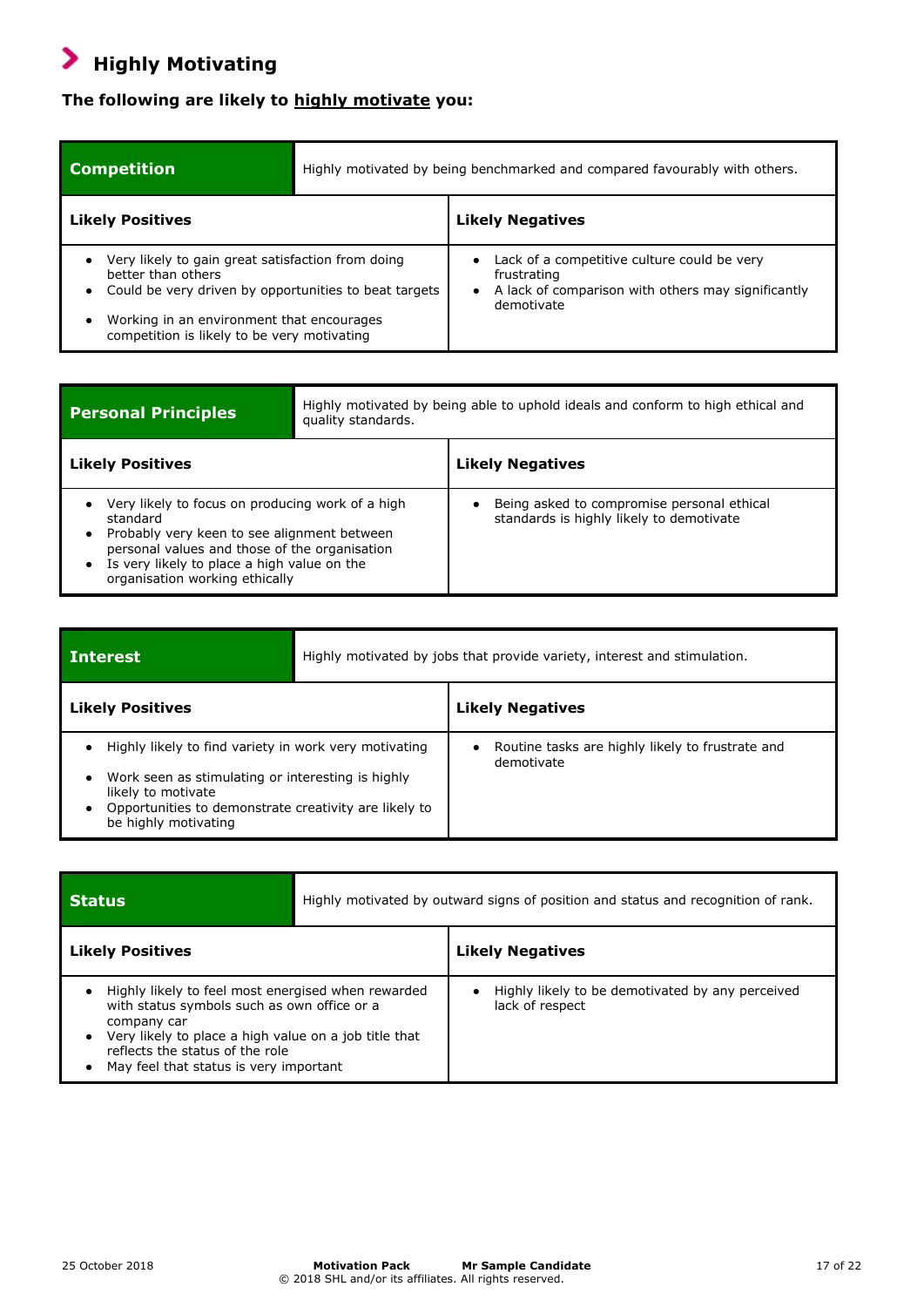## **Moderately Motivating**

## **The following are likely to moderately motivate you:**

| <b>Immersion</b>                                                                                                                                                                                                                                |  | Motivated by work that requires commitment beyond normal working hours.     |
|-------------------------------------------------------------------------------------------------------------------------------------------------------------------------------------------------------------------------------------------------|--|-----------------------------------------------------------------------------|
| <b>Likely Positives</b>                                                                                                                                                                                                                         |  | <b>Likely Negatives</b>                                                     |
| Likely to feel quite motivated by investing extra<br>hours in work<br>Probably quite happy taking work home and working<br>outside normal working hours if necessary<br>Strongly driven by work<br>May be inclined to travel as part of the job |  | Not being able to show commitment to work is<br>highly likely to demotivate |

| <b>Personal Growth</b>                                                                                                                                                                                              | Motivated by opportunities for further training and development and the acquisition<br>of new skills. |                                                               |
|---------------------------------------------------------------------------------------------------------------------------------------------------------------------------------------------------------------------|-------------------------------------------------------------------------------------------------------|---------------------------------------------------------------|
| <b>Likely Positives</b>                                                                                                                                                                                             |                                                                                                       | <b>Likely Negatives</b>                                       |
| Probably finds opportunities for learning new skills<br>motivating<br>Personal development is likely to be important<br>Will probably be energised by opportunities to spend<br>time with and learn from colleagues |                                                                                                       | A lack of opportunity for self-development could<br>frustrate |

| <b>Flexibility</b>                                                                                                                                                                          | Motivated by a fluid, unstructured environment.                                |
|---------------------------------------------------------------------------------------------------------------------------------------------------------------------------------------------|--------------------------------------------------------------------------------|
| <b>Likely Positives</b>                                                                                                                                                                     | <b>Likely Negatives</b>                                                        |
| Likely to find change motivating<br>$\bullet$<br>Probably finds a degree of ambiguity energising<br>Likely to thrive in environments that are likely to<br>$\bullet$<br>change unexpectedly | Likely to get disheartened by an over-regulated or<br>bureaucratic environment |

| <b>Material Reward</b>                                                            | Motivated by financial reward. |                                                                                                                  |
|-----------------------------------------------------------------------------------|--------------------------------|------------------------------------------------------------------------------------------------------------------|
| <b>Likely Positives</b>                                                           |                                | <b>Likely Negatives</b>                                                                                          |
| Likely to be focused on salary and benefits                                       |                                | Likely to be very demotivated by what appears to be<br>$\bullet$<br>an insubstantial increase in pay or benefits |
| Likely to focus on the relationship between effort<br>invested and subsequent pay |                                |                                                                                                                  |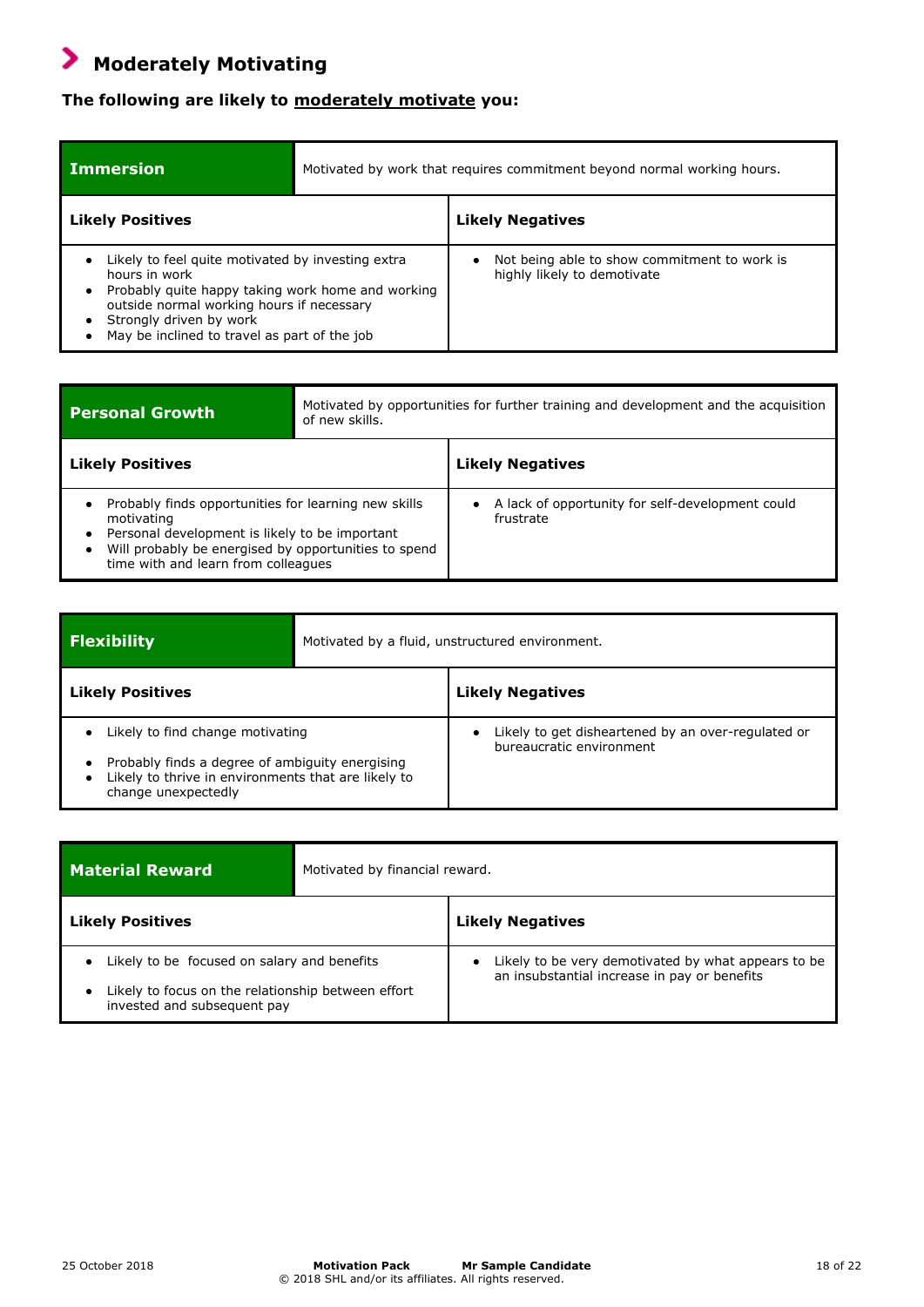## **Highly Demotivating**

.

## **The following are likely to highly demotivate you:**

| <b>Fear of Failure</b>                                                                                                          | Extremely demotivated by possible failure, criticism or the loss of self-esteem.                                         |
|---------------------------------------------------------------------------------------------------------------------------------|--------------------------------------------------------------------------------------------------------------------------|
| <b>Likely Positives</b>                                                                                                         | <b>Likely Negatives</b>                                                                                                  |
| Will probably prefer work where the prospect of<br>failure is very low<br>Likely to find a blame-free culture highly motivating | Can easily become discouraged by the prospect of<br>doing badly<br>Likely to find undue criticism extremely demotivating |

| <b>Commercial Outlook</b>                                                                                                                                                      | increased sales, reduced costs or profitability. | Extremely demotivated by the focus being purely commercial, for example                                                                                                    |
|--------------------------------------------------------------------------------------------------------------------------------------------------------------------------------|--------------------------------------------------|----------------------------------------------------------------------------------------------------------------------------------------------------------------------------|
| <b>Likely Positives</b>                                                                                                                                                        |                                                  | <b>Likely Negatives</b>                                                                                                                                                    |
| May find an environment that down-plays the<br>٠<br>commercial side very motivating<br>Likely to be highly motivated by work which is not<br>$\bullet$<br>commercially focused |                                                  | Likely to find terms like the "bottom-line" or being<br>"commercially focused" extremely irritating<br>May feel very frustrated by sustained focus on<br>profits and money |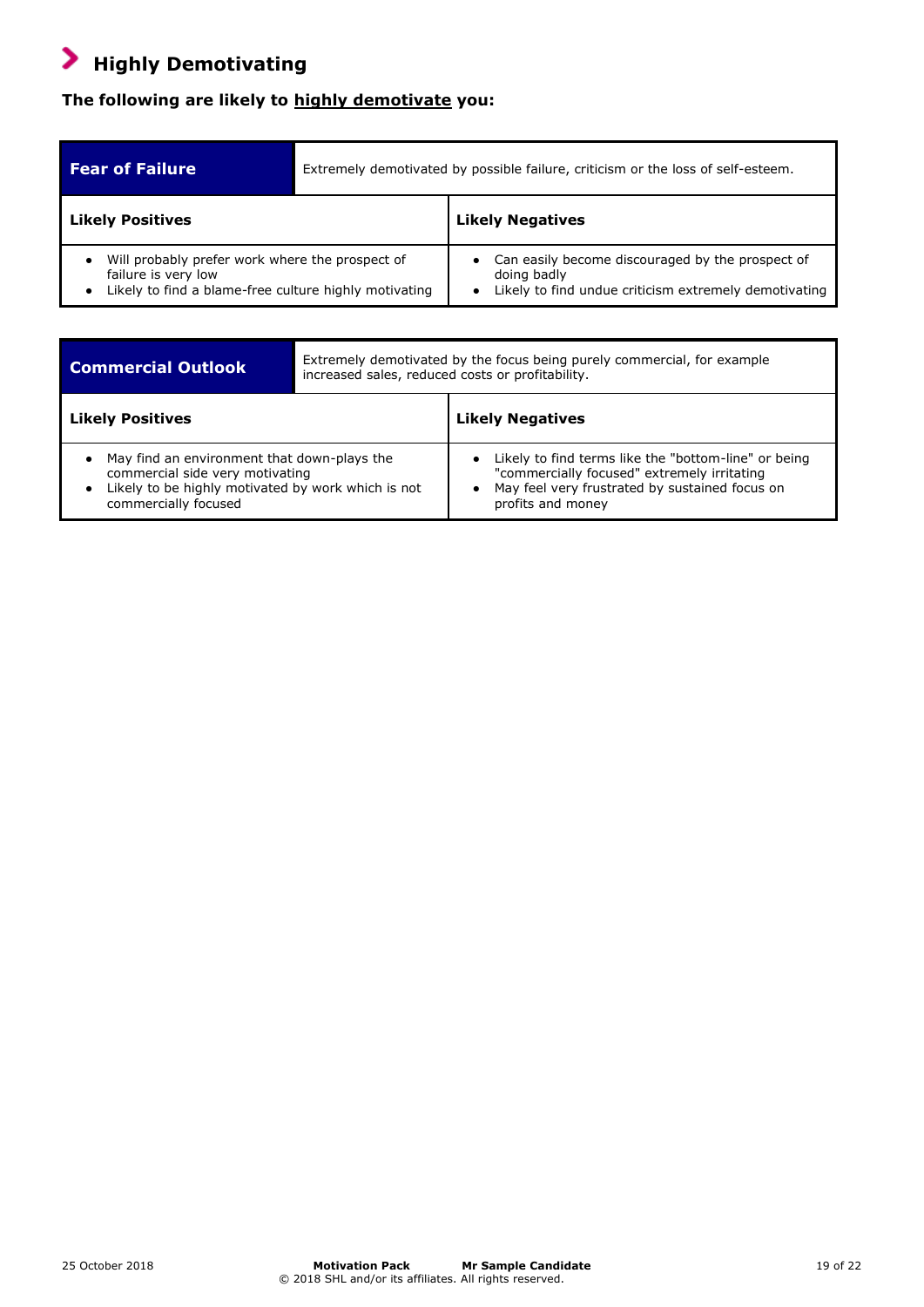## **Moderately Demotivating**

## **The following are likely to moderately demotivate you:**

| <b>Level of Activity</b>                                                                | Demotivated by the need to be busy. Does not enjoy multitasking or having to<br>cope with time pressure. |                                                                                                                                                                                                      |
|-----------------------------------------------------------------------------------------|----------------------------------------------------------------------------------------------------------|------------------------------------------------------------------------------------------------------------------------------------------------------------------------------------------------------|
| <b>Likely Positives</b>                                                                 |                                                                                                          | <b>Likely Negatives</b>                                                                                                                                                                              |
| Likely to prefer a calm, steady work pace<br>Likely to prefer focusing on a single task |                                                                                                          | Unlikely to respond well to consistent time pressure<br>Unlikely to enjoy multitasking and may find<br>consistent time pressure demotivating<br>May find a constantly fast pace of work demotivating |

| <b>Power</b>                                                                                                                                                    | Demotivated by having to take responsibility or exercising authority.                      |
|-----------------------------------------------------------------------------------------------------------------------------------------------------------------|--------------------------------------------------------------------------------------------|
| <b>Likely Positives</b>                                                                                                                                         | <b>Likely Negatives</b>                                                                    |
| Probably motivated by minimal responsibility<br>Having a role with set responsibilities for own tasks<br>rather than managing others may be quite<br>motivating | Unlikely to enjoy roles with responsibility<br>Having to take charge could be demotivating |

| <b>Autonomy</b>                                                                                                     | Demotivated by a lack of direction. |                                                                                                                       |
|---------------------------------------------------------------------------------------------------------------------|-------------------------------------|-----------------------------------------------------------------------------------------------------------------------|
| <b>Likely Positives</b>                                                                                             |                                     | <b>Likely Negatives</b>                                                                                               |
| Being given a clear sense of direction is likely to<br>motivate<br>Probably motivated by frequent close supervision |                                     | Likely to find unclear job objectives frustrating<br>A lack or supervision or management may be quite<br>demotivating |

| <b>Progression</b>                                                                                                                                                                                                      | Demotivated by the prospect of advancement. |                                                                      |
|-------------------------------------------------------------------------------------------------------------------------------------------------------------------------------------------------------------------------|---------------------------------------------|----------------------------------------------------------------------|
| <b>Likely Positives</b>                                                                                                                                                                                                 |                                             | <b>Likely Negatives</b>                                              |
| May be content at current job level<br>$\bullet$<br>Could be looking for other motivators from work<br>$\bullet$<br>rather than promotion<br>• Unlikely to be particularly interested in opportunities<br>for promotion |                                             | May become anxious with the prospect of additional<br>responsibility |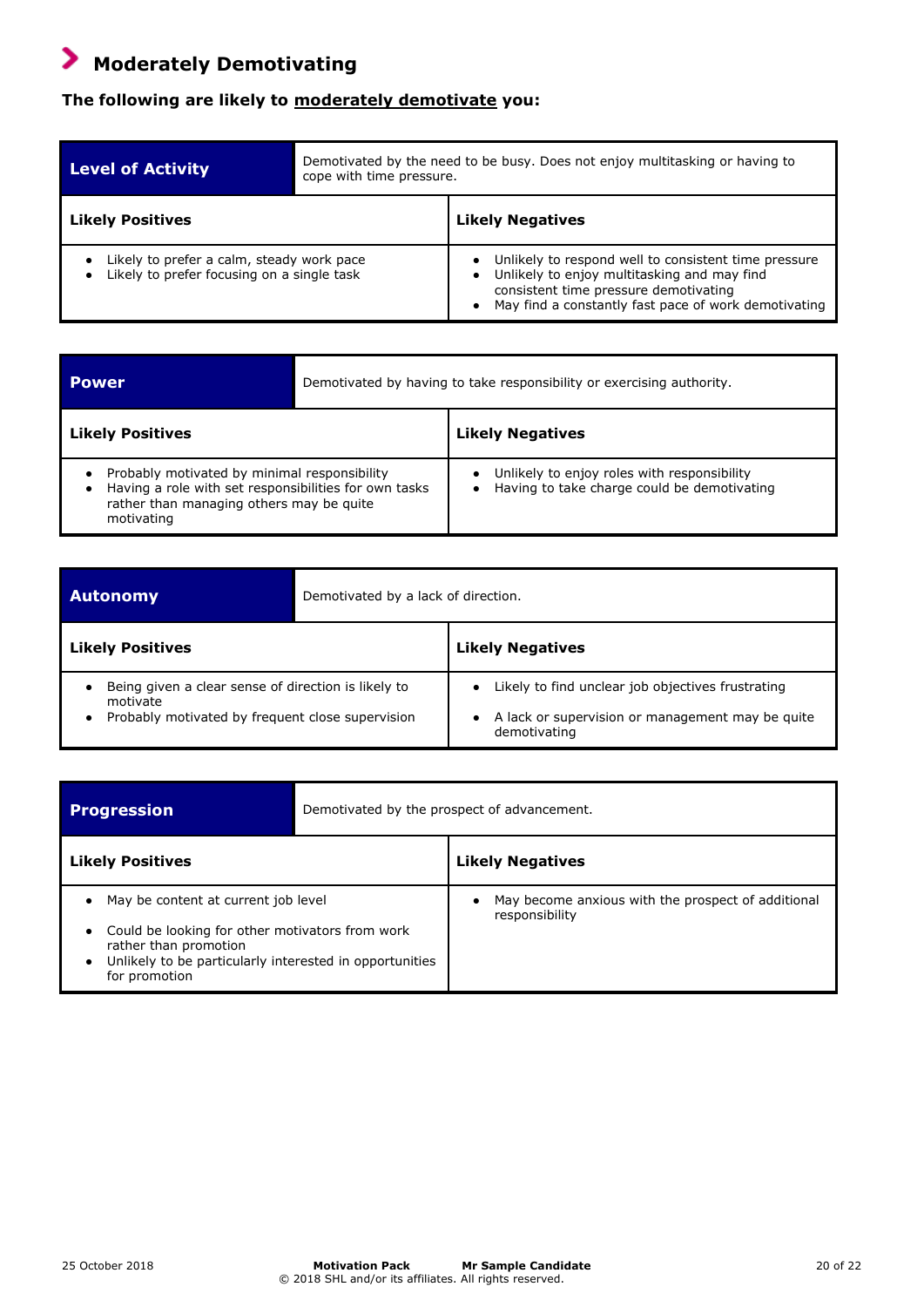## **Little or no impact**

## **These are the areas likely to have little or no impact on your motivation:**

| <b>Achievement</b>       | Achievement is about the extent to which someone is motivated by being given<br>challenging targets and feeling that their abilities are being stretched. |
|--------------------------|-----------------------------------------------------------------------------------------------------------------------------------------------------------|
| <b>Affiliation</b>       | Affiliation is concerned with the extent to which someone is motivated by opportunities<br>for interaction with other people in their work.               |
| Recognition              | The extent to which someone is motivated by praise and other outward signs of<br>recognition for their achievements.                                      |
| <b>Ease and Security</b> | Ease and security is the extent to which someone is motivated by such things as having<br>pleasant working conditions and job security.                   |